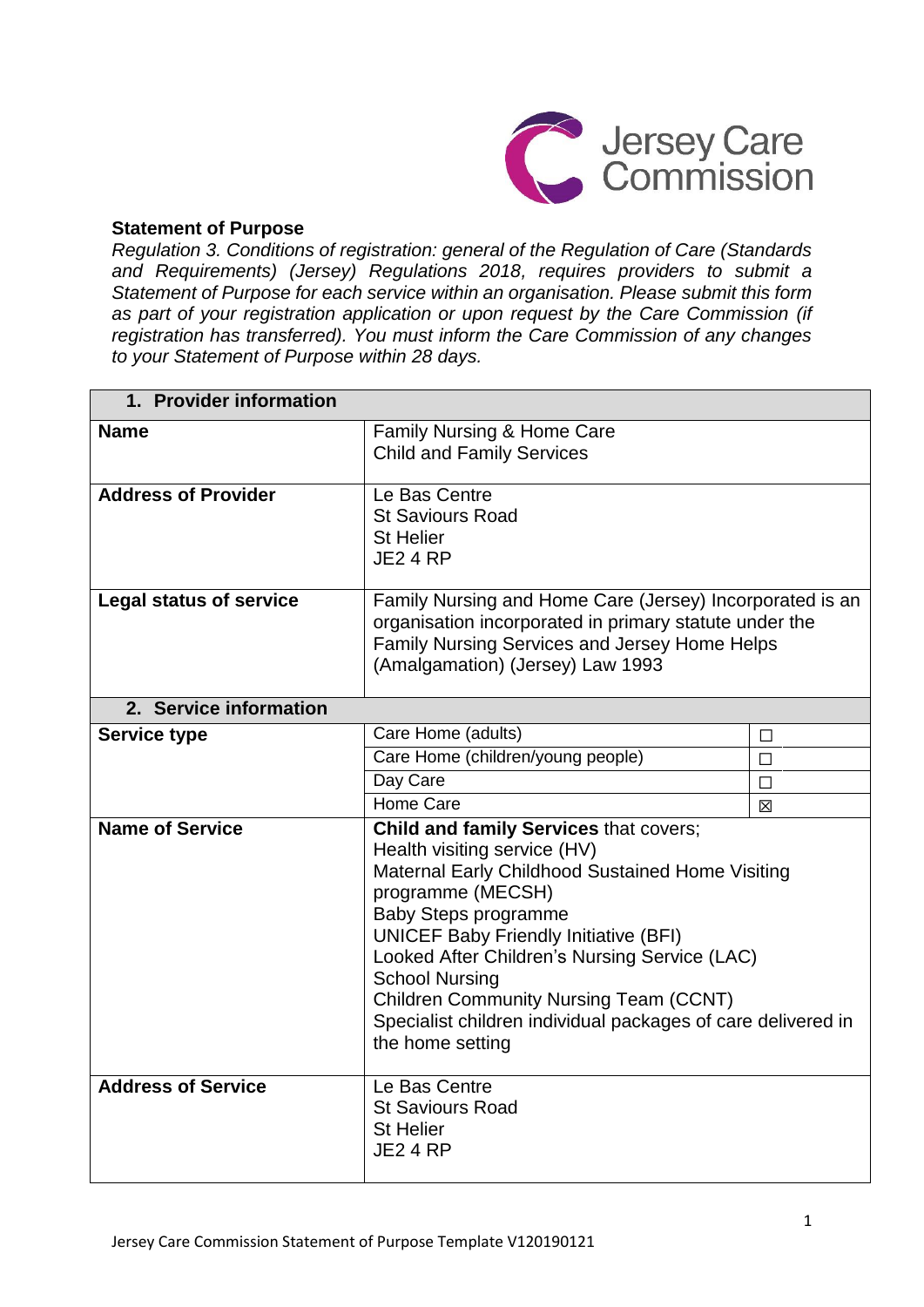| <b>Manager of the service</b>   | <b>Michelle Cumming</b>                             |                                      |        |                                                                  |        |
|---------------------------------|-----------------------------------------------------|--------------------------------------|--------|------------------------------------------------------------------|--------|
| <b>Location of the service</b>  | Island wide in parents/carers and children's homes. |                                      |        |                                                                  |        |
|                                 | From main office base at Le Bas Centre.             |                                      |        |                                                                  |        |
| 3. Categories of Care Provided  |                                                     |                                      |        |                                                                  |        |
|                                 |                                                     |                                      |        |                                                                  |        |
| Old age                         | $\Box$                                              |                                      |        | Substance misuse (drugs and/or alcohol)                          | $\Box$ |
| Dementia care                   | П                                                   | Homelessness                         |        |                                                                  | П      |
| Physical disability             | П                                                   | Domestic violence                    |        |                                                                  | П      |
| Learning disability             | П                                                   | Children (under 18)                  |        |                                                                  | 区      |
| Autism                          | $\Box$                                              |                                      |        | Other (please specify) All categories                            | $\Box$ |
| <b>Mental Health</b>            |                                                     | above plus others not noted here     |        |                                                                  |        |
| Age ranges:                     |                                                     | carers /foster carers of any age     |        | Pre-birth to 18 years inclusive for children and their parents / |        |
|                                 |                                                     |                                      |        |                                                                  |        |
| <b>Types of Care</b>            |                                                     | Nursing care                         | 冈      | Refer to definitions in Regulation                               |        |
|                                 |                                                     | Personal care                        | $\Box$ | of Care (Jersey) Law 2014                                        |        |
|                                 |                                                     | Personal support                     | $\Box$ |                                                                  |        |
| 4a. Accommodation Services      |                                                     |                                      |        |                                                                  |        |
| <b>Total number of beds</b>     | N/A                                                 |                                      |        |                                                                  |        |
| <b>Total number of bedrooms</b> | N/A                                                 |                                      |        |                                                                  |        |
| Number of nursing care<br>beds  | N/A                                                 |                                      |        |                                                                  |        |
| <b>Number of personal</b>       | N/A                                                 |                                      |        |                                                                  |        |
| care/support beds               |                                                     |                                      |        |                                                                  |        |
| 4b. Home care services          |                                                     |                                      |        |                                                                  |        |
| Size of home care service       |                                                     |                                      |        | Small (less than 112 care hours per week)                        | $\Box$ |
|                                 |                                                     | Medium (112-600 care hours per week) |        |                                                                  | $\Box$ |
|                                 | week)                                               |                                      |        | Medium plus (600-2250 care hours per                             | 区      |
|                                 |                                                     | Large $(2250 + hours per week)$      |        |                                                                  | $\Box$ |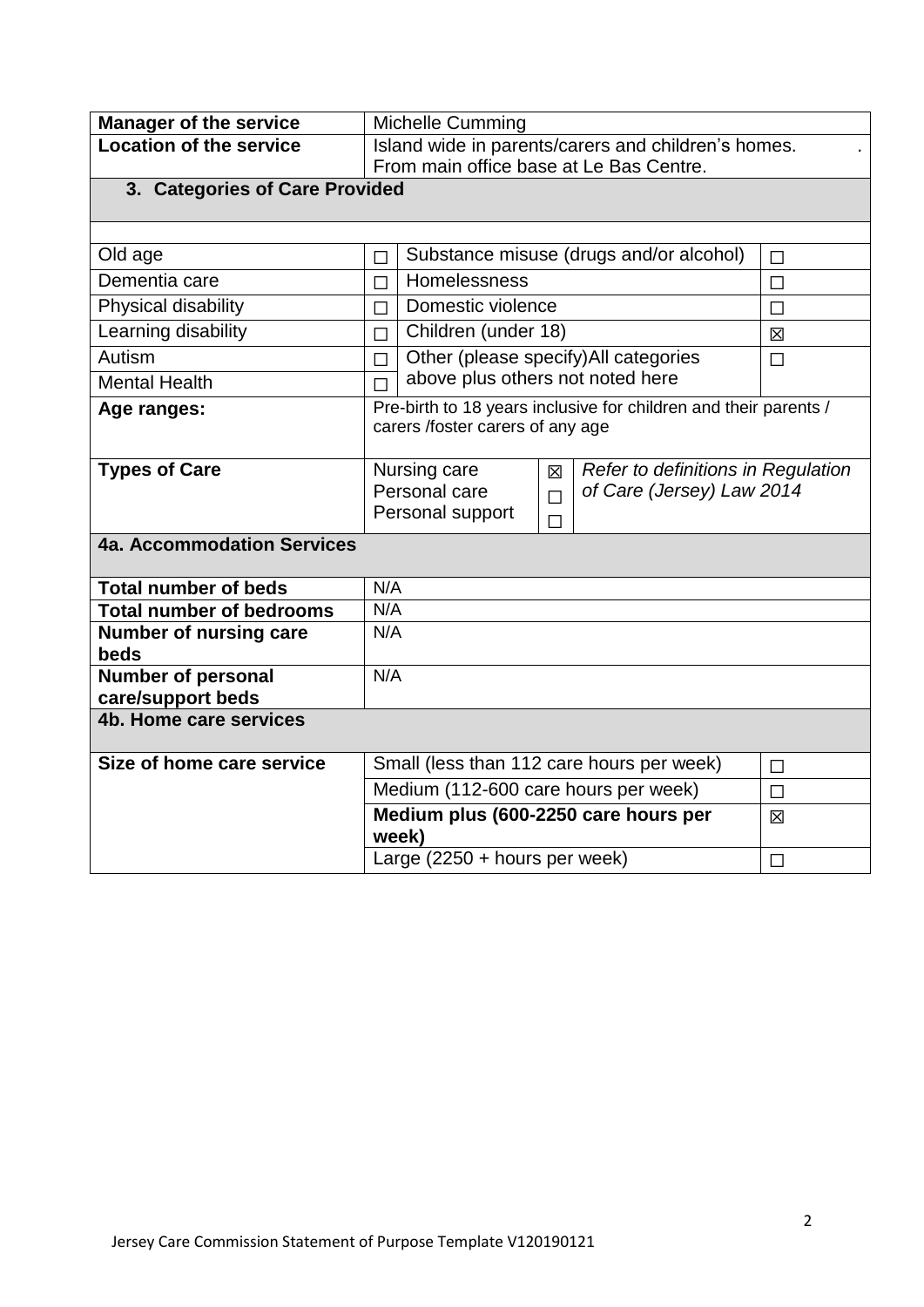| Number of hours of care                                                                           | This can fluctuate across universal and targeted                                           |  |
|---------------------------------------------------------------------------------------------------|--------------------------------------------------------------------------------------------|--|
| delivered                                                                                         | intervention, and is dependant and delivered according to                                  |  |
|                                                                                                   | clients' needs.                                                                            |  |
|                                                                                                   | Available care hours per week for :                                                        |  |
|                                                                                                   | <b>Health Visiting</b>                                                                     |  |
|                                                                                                   | Band 6 x 4 Whole Time Equivalents (WTE) 150 hrs                                            |  |
|                                                                                                   | Band 5 x 14.8 WTE 555hrs                                                                   |  |
|                                                                                                   | Band 2 x 3.8 WTE 142.5 hrs                                                                 |  |
|                                                                                                   | <b>Baby Steps</b>                                                                          |  |
|                                                                                                   | Band 5 x 2 WTE 75hrs                                                                       |  |
|                                                                                                   | Band 2 x 2 WTE 75hrs                                                                       |  |
|                                                                                                   | <b>MECSH</b>                                                                               |  |
|                                                                                                   | Band 6 x 0.5 WTE 18.75hrs                                                                  |  |
|                                                                                                   | Civil 9 x 0.5 WTE 18.75hrs                                                                 |  |
|                                                                                                   | <b>UNICEF BFI</b>                                                                          |  |
|                                                                                                   | Band 6 x1 WTE 37.5hrs                                                                      |  |
|                                                                                                   | <b>CCNT</b>                                                                                |  |
|                                                                                                   | Band 6 x 1WTE 37.5hrs                                                                      |  |
|                                                                                                   | Band 5 x 3 WTE 112.5hrs                                                                    |  |
|                                                                                                   | Band 4 x1.5 WTE 56.25hrs                                                                   |  |
|                                                                                                   | Grade 2 x 2 WTE 75hrs                                                                      |  |
|                                                                                                   | <b>SNT</b>                                                                                 |  |
|                                                                                                   | Band 6 x1 WTE 37.5hrs                                                                      |  |
|                                                                                                   | Band 5 x1 WTE 37.5hrs                                                                      |  |
|                                                                                                   | Band 4 x2 WTE 75hrs                                                                        |  |
|                                                                                                   | Band 2 x2 term time                                                                        |  |
|                                                                                                   | <b>LAC</b>                                                                                 |  |
|                                                                                                   | Band 6 1 x WTE 37.5hrs                                                                     |  |
|                                                                                                   | Available hours includes mandatory and essential training,                                 |  |
|                                                                                                   | planned and unplanned leave and non-patient contact time                                   |  |
|                                                                                                   |                                                                                            |  |
| <b>4c. Day Care Services</b>                                                                      |                                                                                            |  |
| Maximum number of people                                                                          | N/A                                                                                        |  |
| using the service at one time                                                                     |                                                                                            |  |
| 5. Aims and objectives of the service                                                             |                                                                                            |  |
|                                                                                                   | The objectives across the whole of child and family services is to enable all children and |  |
|                                                                                                   | families to achieve their optimum health and well-being by providing services that:        |  |
| Safeguard and protect children and young people<br>$\bullet$                                      |                                                                                            |  |
| Protects the rights of children<br>$\bullet$                                                      |                                                                                            |  |
| Places children and young people at the heart of all we do<br>$\bullet$                           |                                                                                            |  |
| Offers a timely response and clinical excellence<br>$\bullet$                                     |                                                                                            |  |
| Involves children, young people and their carers in service development<br>٠                      |                                                                                            |  |
| Provides services and care that consistently delivers a positive experience and best<br>$\bullet$ |                                                                                            |  |
| outcomes for children and young people                                                            |                                                                                            |  |
| Makes every contact count by providing the right help and the right time<br>٠                     |                                                                                            |  |
| Provides early help and support                                                                   |                                                                                            |  |

**•** Provides early help and support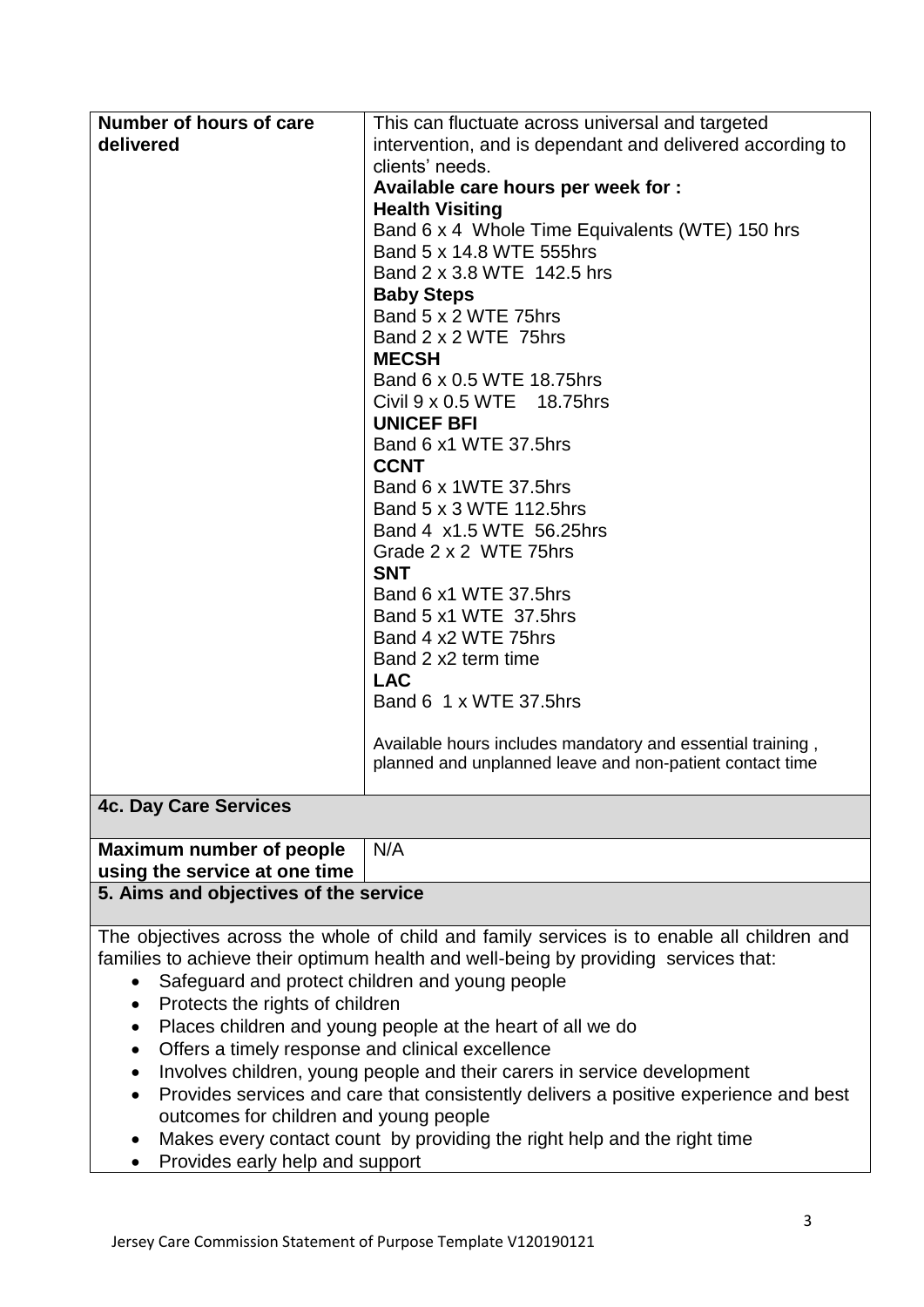- Provides a universal service that is accessible to the whole child population through age appropriate interventions and programmes
- Supports parents to be the best they can
- Delivers high quality care at home and within local communities
- Focuses on improving child health, development and wellbeing
- Works in collaboration with other voluntary sector organisations and partners across the wider children's services to support children, young people and their families
- Work in partnership with others to deliver the Children's Plan for the Island
- Supports the delivery of the Early Help
- Strengthen partnerships with primary/community and voluntary care providers
- Delivers care using the Jersey Children First approach
- Increases scope of practice by maintaining a skilled and competent workforce
- Promote equality, dignity and respect valuing diversity
- Being an active member of the Safeguarding Partnership Board, Jersey.
- Support the delivery of the health component in MASH
- Behave in an open and transparent way
- Encourage creativity and innovation in addition to this the child and family directorate;
- Facilitates transition arrangements for children into adult services (if required), to ensure that the services continue to be appropriate to the age and needs of the individual.

<https://www.fnhc.org.je/media/43133/strategy-2019-to-2023.pdf>

The child and Family services ensure that children and young people are

- Safe
- Protected from harm
- Supported to develop and grow
- Maintains their health and well being
- Reach their potential
- Have sufficient information and knowledge to be able to make appropriate choices, the best use of health and social care services and to effectively manage their own needs where appropriate e
- Have a voice

Child and family services consist of ;

- Health Visiting Service
- Maternal Early Childhood Sustained Home Visiting programme (MECSH)
- Baby Steps programme
- UNICEF Baby Friendly Initiative
- Looked after Children's Nursing Service (LAC)
- School Nursing
- Children Community Nursing Team
- Specialist children individual packages of care delivered in the home setting

The child and family services provides a universal service to the child population including prevention and health promotion. It also providing additional support and interventions for those with specific needs, risk and increased levels of vulnerability through targeted and enhanced support. An important aspect of the work of child and families services is to develop in partnership with others the community asset.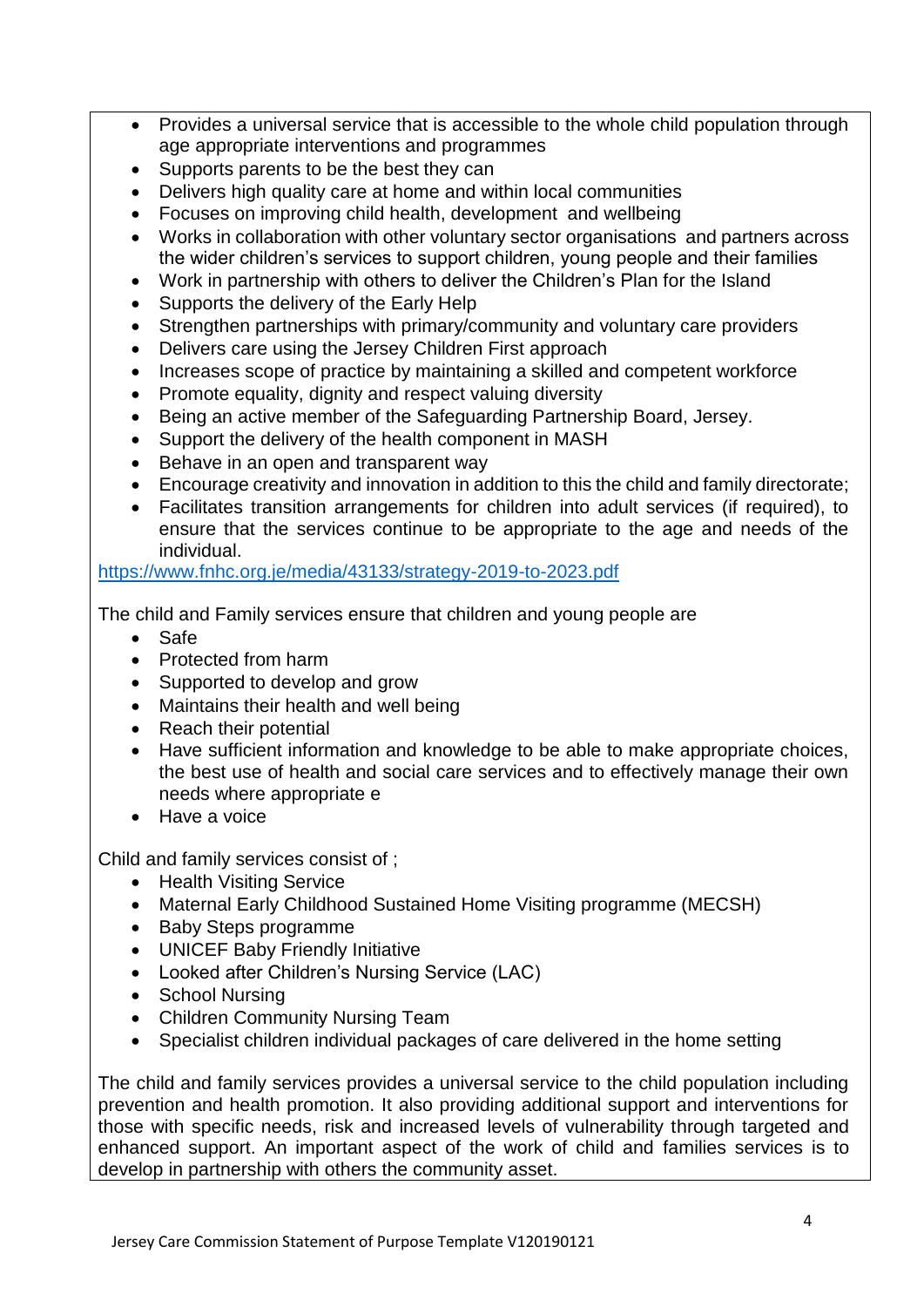## **6. Range of Care Needs Supported**

The range of ace needs supported across the child and fmai.ly serviced is best described within the model of care

## **Model of Delivery for Children & Families**



The health visiting and. school nursing services delivers care through the delivery of the Healthy child programme HCP. This is an evidenced based national programme that describes care that is universal (accessible to all children) **U,** Universal plus (targeted time limited interventions by health visitor) **UP,** and Universal Partnership Plus (interventions requiring a coordinated partnership approach) UPP The community aspect of the model describes the development of community assets and building community resielence .

## **Health visiting**

• Provides universal services (U) to the whole child population of Jersey, with progressive additional support and interventions (UP and UPP) for those with specific needs and risks that may influence future health and well-being covering from late pregnancy to the child's 19<sup>th</sup> Birthday. This is based upon the evidenced based national Healthy Child Programme with service delivery at universal (u), universal plus (UP) and universal partnership plus (UPP) levels of service delivery.

Links:

Healthy Child Programme (HCP )Pregnancy to 5 years –Health Visiting team [https://assets.publishing.service.gov.uk/government/uploads/system/uploads/attachme](https://assets.publishing.service.gov.uk/government/uploads/system/uploads/attachment_data/file/167998/Health_Child_Programme.pdf) [nt\\_data/file/167998/Health\\_Child\\_Programme.pdf](https://assets.publishing.service.gov.uk/government/uploads/system/uploads/attachment_data/file/167998/Health_Child_Programme.pdf)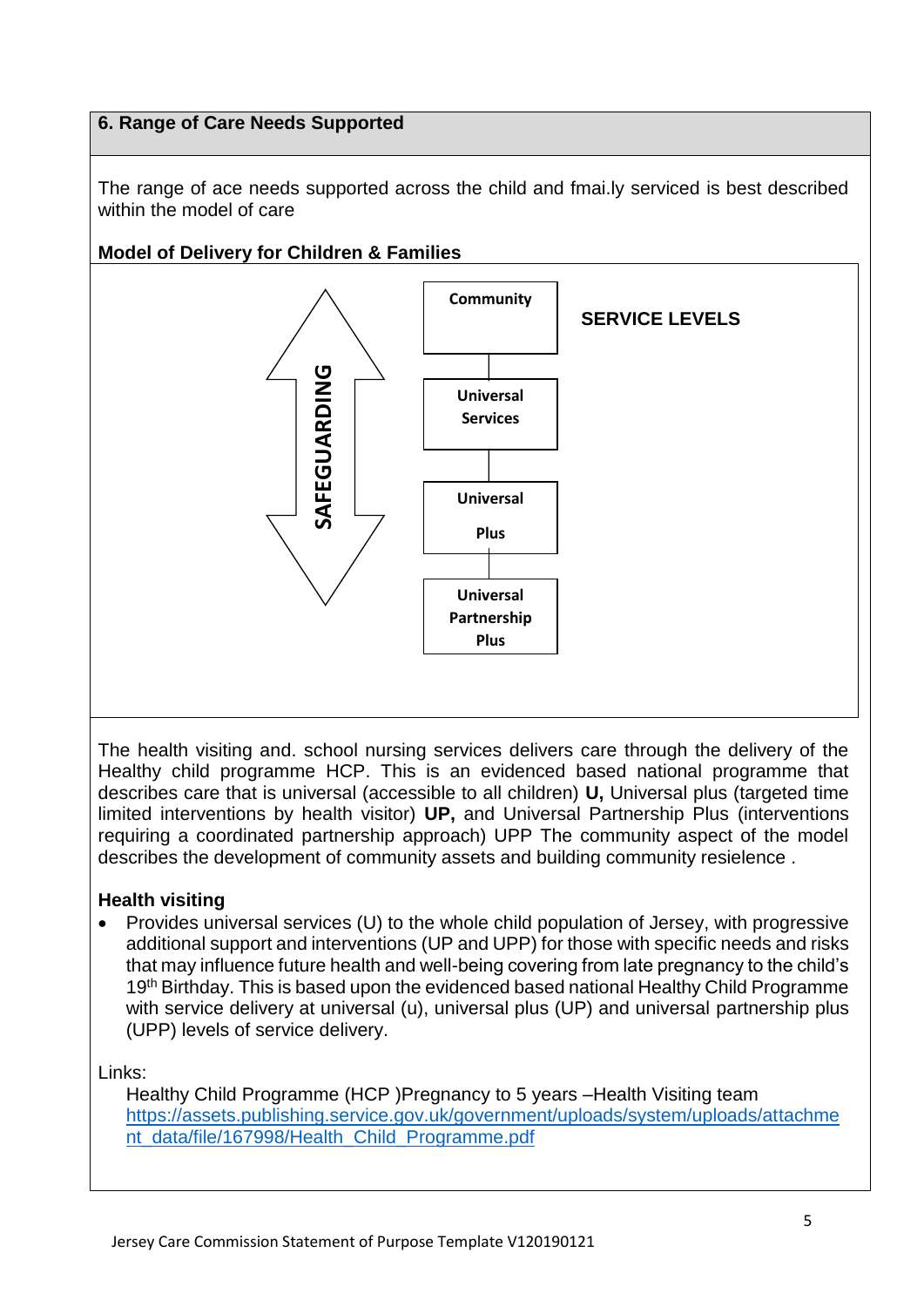• The universal health visitor offer from the Healthy Child Programme (pregnancy to 5 years) and is additionally supported by the perinatal parent education programme –Baby Steps, by FNHC Child Accident Prevention (CAP) for Jersey and UNICEFs Baby Friendly Initiative(BFI).

Links:

Baby Steps <https://www.fnhc.org.je/how-we-can-help/baby-steps/> Baby Friendly Initiative <https://www.unicef.org.uk/babyfriendly/>

## **Universal Plus**

 As part of the health visitor UP and UPP, the approach is one of working in partnership with children and families to provide targeted interventions and enhanced support. One of the specific approaches used is the Maternal Early Childhood Sustained Home Visiting programme (MECSH) . This is offered to clients with additional needs in the antenatal and immediate post birth period and until the child is 2 years. This is an intensive health visitor, home visiting programme.

Links:

FNHC MECSH and MECSH at a Glance. <https://www.fnhc.org.je/how-we-can-help/mecsh/> <https://modgov.lbbd.gov.uk/Internet/documents/s74171/APP%202%20MESCH.pdf>

- Other parts of the HCP require collaborative working with GPs, social care, education, children's centres, community and voluntary sector organisations, allied health professionals and other agencies to support the needs of children, young people and families.
- The HCP works with and supports the most deprived and vulnerable families, ensuring children have the best start to life and into adulthood. This includes where there are safeguarding needs, complex and additional needs and where children are Looked After. Working Together to Safeguard Children 2018

[https://assets.publishing.service.gov.uk/government/uploads/system/uploads/attachme](https://assets.publishing.service.gov.uk/government/uploads/system/uploads/attachment_data/file/779401/Working_Together_to_Safeguard-Children.pdf) [nt\\_data/file/779401/Working\\_Together\\_to\\_Safeguard-Children.pdf](https://assets.publishing.service.gov.uk/government/uploads/system/uploads/attachment_data/file/779401/Working_Together_to_Safeguard-Children.pdf)

# **School Nursing**

Healthy Child programe 5- 19 years –School Nurse Team [https://assets.publishing.service.gov.uk/government/uploads/system/uploads/attachme](https://assets.publishing.service.gov.uk/government/uploads/system/uploads/attachment_data/file/492086/HCP_5_to_19.pdf) [nt\\_data/file/492086/HCP\\_5\\_to\\_19.pdf](https://assets.publishing.service.gov.uk/government/uploads/system/uploads/attachment_data/file/492086/HCP_5_to_19.pdf)

# **Universal School Nurse Service**

The School Nursing Service works with school-aged children, their parents/carers, other child health professionals, education staff and community and voluntary organisations to promote the health and wellbeing of children and enable them to reach their full potential. The school nurse service will deliver the following services universally which include;

- Health Improvement Childhood Obesity Reception & Year 6 weight monitoring
- Scheduled school aged immunisations and vaccinations as set out by HSSD
- School entry 4/5 health survey and selected healh assessments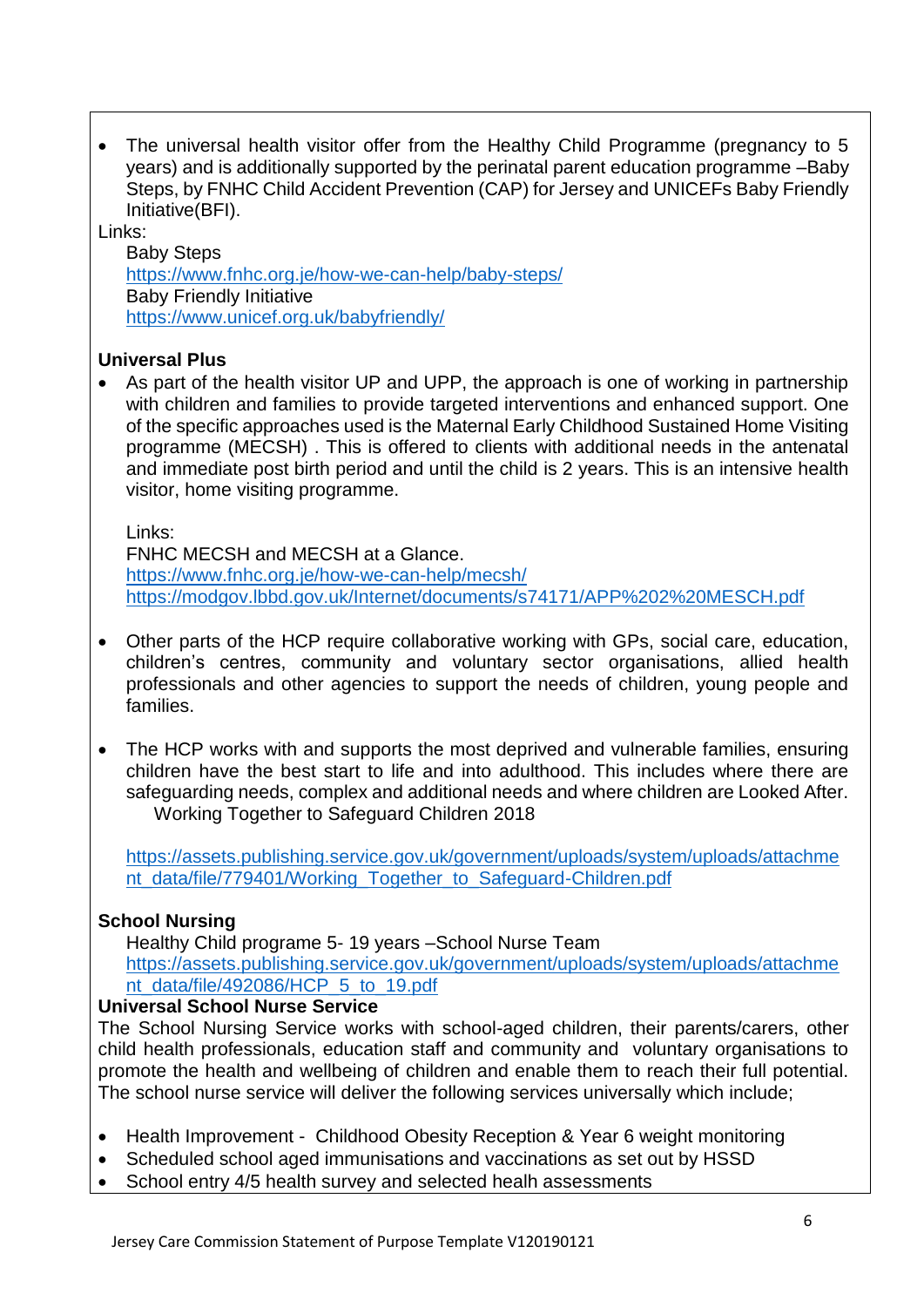# **School Nursing – Health Improvement High Impact Areas**

School nurses will ensure early identification of children in need of support and focus on key priority areas for health improvement which include:

- building resilience and improving emotional health and wellbeing
- keeping safe, managing risk and reducing harm including child sexual abuse and exploitation
- healthy lifestyles including reducing childhood obesity and increasing physical activity,sexual health.
- maximising achievement and learning helping children to realise their potential and reducing inequalities
- supporting additional health needs Complex, chronic, omg term) supporting Special Educational Needs and Disability (SEND) reforms
- Continence
- supporting transition and preparing for adulthood,

# **Univeral Plus School Nurse service**

Timeframed support for

- Behavioural concerns
- Health, well being
- Continence issues
- Health plans required for educational access i.e anaphylaxis
- Healthy lifestyles phyical activity, diet, sexual health and healthy relationships, smoking, drug and alcohol, substabce misuse (not exhasutuve).

## **Universal Partnership Plus School Nurse Service**

School Nurse Team coordinate and contribute to multiagency work including safeguarding, child protection, Child In Need, Team Around Child meetings with Child Development Centre, Early Help, Childrens Palliative Care Pathway, LAC,

The other services that form part of the child and family directorate are ;

## **Looked After Children's Nursing**

• In cases when children become Looked After and in care, the LAC nurse ensures health assessments are coordinated and completed as per the standards set out by the British Association of Adoption and Fostering (BAAF). Links:

British Association Of Adoption and Fostering (BAAF) and role, knowledge and competencies of the Looked After Children's Nurse

https://www.rcpch.ac.uk/sites/default/files/Looked after children Knowledge skills a [nd\\_competence\\_of\\_healthcare\\_staff.pdf](https://www.rcpch.ac.uk/sites/default/files/Looked_after_children_Knowledge__skills_and_competence_of_healthcare_staff.pdf)

<https://www.fnhc.org.je/how-we-can-help/looked-after-children/>

# **Children's Community Nursing service**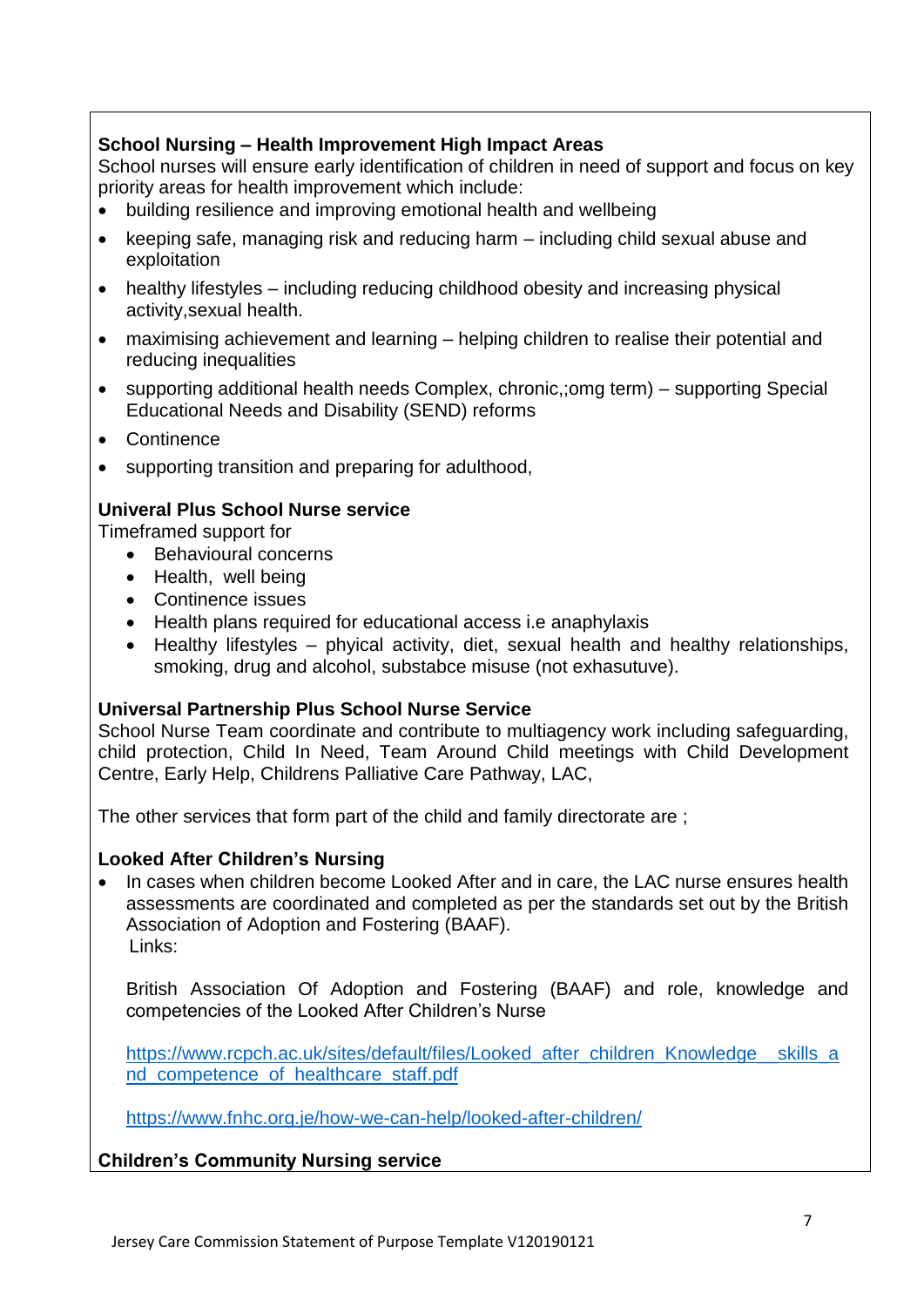FNHC's child and Family directorate also provides a community paediatric nursing care team to provide support to children and young people with acute , long term, complex, life limiting and life threatening conditions and including end of life.

#### (Together for Short Lives). Links:

https://www.togetherforshortlives.org.uk/get-support/

Model for the Children's Community Nurse Team of paediatric nurses and service delivery



## Link:

United Nations on the Rights of the Child.

<https://www.savethechildren.org.uk/what-we-do/childrens-rights>

# **Care needs provided at each level/ service in more details**

All children young people and their families are cared for from Pre-birth to 18 years of age. The child and families services offer universal provision that is accessible to whole child population through age appropriate interventions and programmes as identified by the HCP. The limits to this provision is when there is not an unborn child or young person up to the age of 18years.

UP and UPP are offered to those children, young people and their families with higher level of need vulnerability or risk.

# **Universal Health Visiting Service:**

There are four key visits that Health Visiting Service will deliver Universally. These include;

- Pre-Birth Health Visiting contact/ visit and Baby Steps 9 session delivery parent education (group)
- Allocated HV antenatal visit.
- 14 days post-birth Health Visiting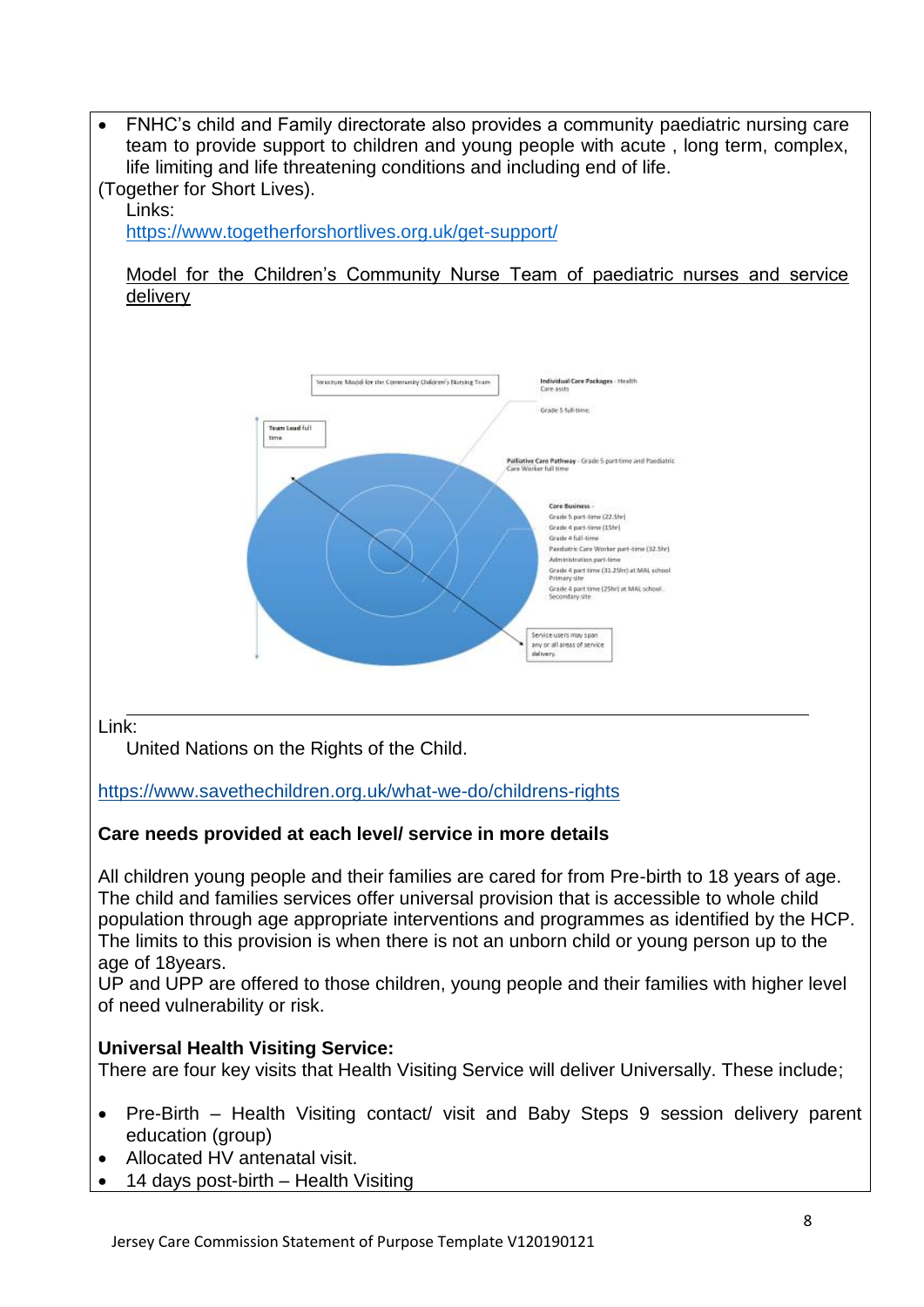- 6-8 week post-natal visit.
- Routine Pre-School Developmental assessments at 9-12 months &
- Routine Pre-School Developmental assessments at and  $2 2\frac{1}{2}$  years
- Application of Baby Friendly Initiative Standards at each contact.

## **Health Visitor Health Improvement – High Impact Areas**

Health Visitors also develop and maintain health improvement interventions as part of evidenced based programmes in the following high impact areas;

- Transition to parenthood, early weeks
- Maternal (perinatal) mental health and well being
- Breastfeeding
- Healthy weight
- Managing minor illnesses and reducing incidents/accidents
- Health, wellbeing and development of child aged 2 Support to 'be ready for school

## **Baby Friendly Initiative – UNICEF.**

This professional education programme is aimed at health care professionals in order to standardise practice and improve breastfeeding practice and breast feeding rates. It is led by a coordinator who, as a specialist, may on occasion visit the client at home to offer expert advice where HV have encountered complexities with breastfeeding

## **Universal Plus –UP**

Time framed support with:

- Feeding and nutrition
- Parenting and relationship issues
- Sleep
- Infant mental health and wellbeing including attachment
- Parental mental health
- Minor illnesses
- Anticipatory guidance re development (not exhaustive list)

# **Universal Partnership Plus- UPP**

Families identified with higher levels of risk or need

Evidence from experimental studies of early childhood programmes suggests that intensive structured programmes delivered by skilled nurses (such as health visitors) can improve the outcomes of the most at-risk children and families. These programmes can also produce significant cost benefits – especially when supported by high-quality early education, access to universal healthcare and reductions in poverty (Centre on the Developing Child, 2007). MECSH is a programme with evidenced outcomes for supporting parenting and child health and development. MECSH Mental Health Practitioner works specifically within client's homes with MECSH clients who predominantly experiencing anxiety and low mood/depression for 6- are 8 sessions carrying a caseload of approx. 15 clients at any one time.

In addition, the health visiting team Lead, coordinate and contribute to multiagency work including safeguarding, child protection, Child In Need, Team Around Child meetings with Child Development Centre, Early Help, Children's Palliative Care Pathway, LAC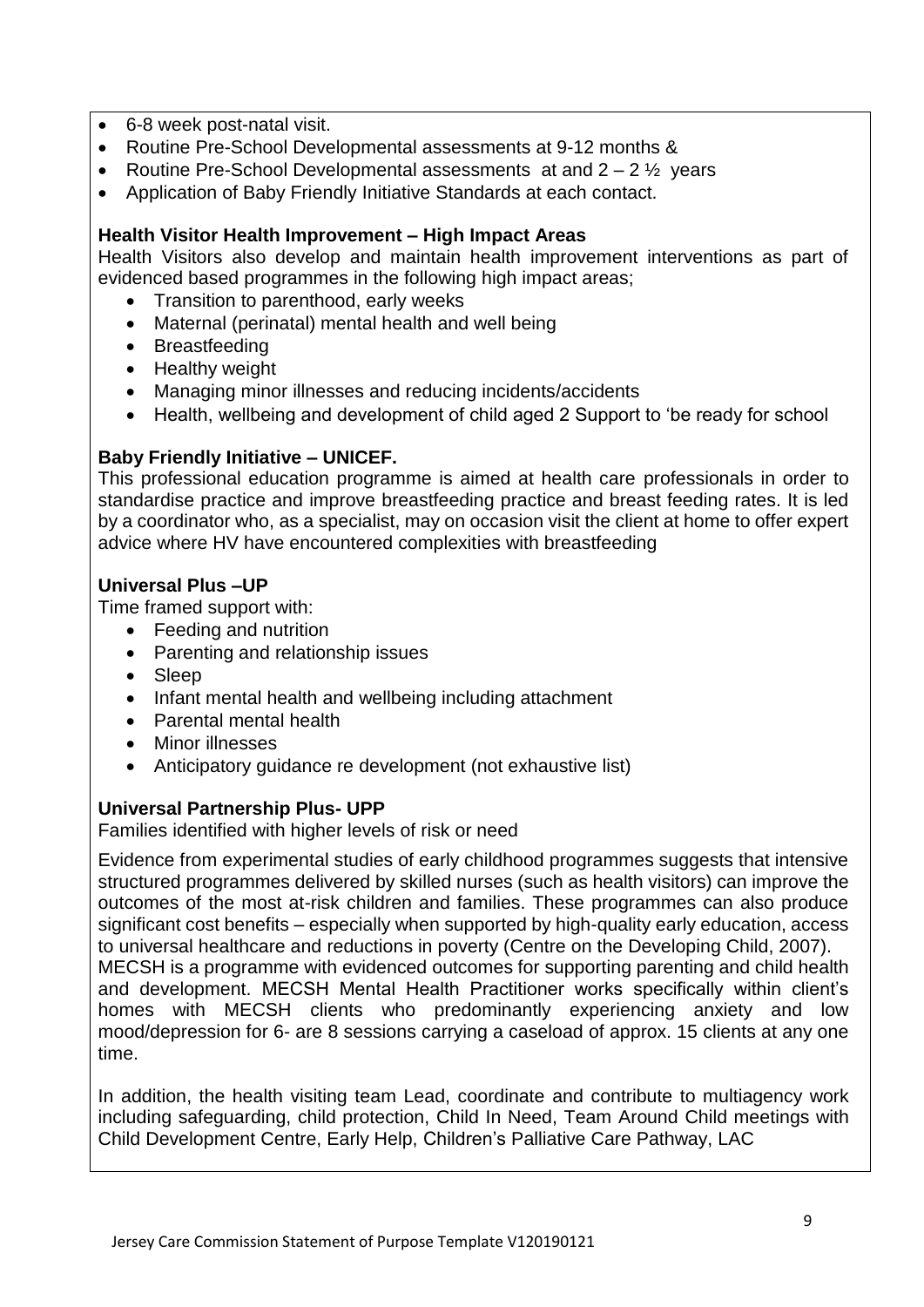- supporting additional health needs (Complex, chronic, long term) supporting Special Educational Needs and Disability (SEND) reforms
- Continence
- supporting transition and preparing for adulthood,

## **Community Approaches**

Health Visitors have a broad knowledge of community organisations and community assets available to children and families (e.g. Pathways Children Centre,Samares, FNHC Baby Steps, Various Community Group, Caring Cooks, and Brighter Futures (CVS). Health Visitors will ensure this knowledge is used to;

- Continuously progress supportive communities and build community capacity and resilience which promote healthy children and families e.g. UNICEF BFI **Breastfeeding**
- Ensure existing community assets are included in local strategy development e.g. Mental Health Strategy and Primary Care Strategy, Children's Plan, Best Start Partnership.
- Signpost children and families toward community programmes that assist in delivering individual child and family well-being. Growing resilience and capacity locally.

# **School Nursing**

(age 5 - 18 years old)

- All children attending a state and private school or college in Jersey
- All children attending special schools (regardless of where they live/registered GP)
- Children who are home schooled.

## **Specialist clinical services**

Include social interventions for the child / young person who has additional and complex physical and emotional needs, including:

- **Looked After Children** with the LAC Nurse delivering BAAF health assessments to all age groups, reporting to Corporate parents by recording on social work IT system and at LAC meetings (multiagency), Caseload of approx. 100 children at any one time. Children can be on island in residential, foster or kinship care or placed off island.
- **Children with palliative care needs** (as defined by the Children's Palliative Care Pathway) with an allocated FNHC Named Nurse Lead with paediatric palliative care qualifications (30 to 35 children and families).
- **Individual care packages overnight** where parents require support to sleep overnight as their child has complex/high level needs (2 children).
- **Community Children's Nurse Team** who care for children with long term conditions, acute health needs, disability requiring nursing care intervention. This service delivery covers core business and an active caseload of 30 -40 active cases at any time plus those children on the palliative care pathway.

Core clients include post-operative children, with assisted feeding needs, respiratory needs, wounds requiring dressings, complex and chronic health needs requiring nursing assessment and care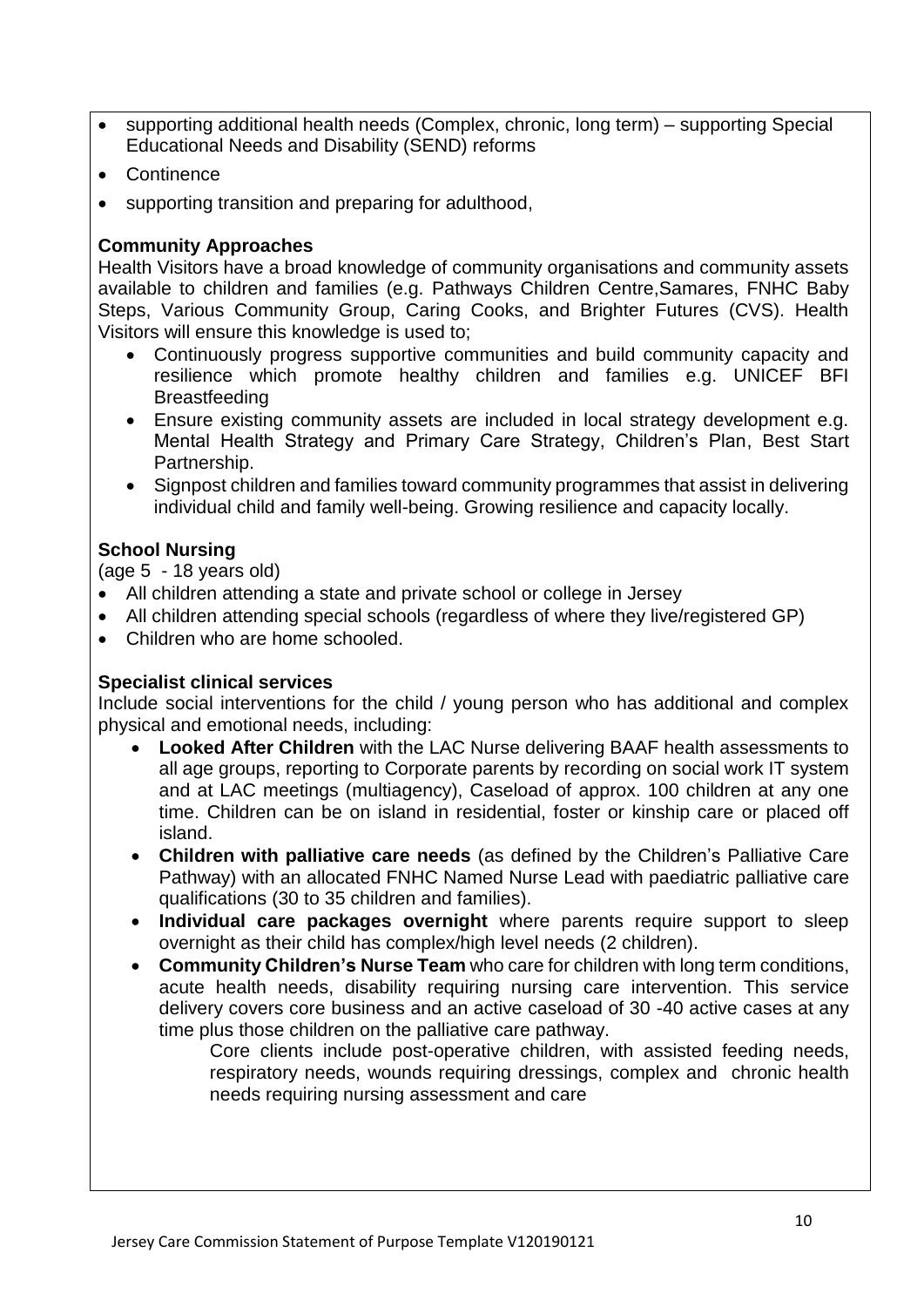## **7. How the service is provided**

The services in children and families directorate operate between these opening hours**.** Health Visiting 9-5pm Monday to Friday and 09.00 -12.00 Saturday Baby Steps 9- 21.00 Monday to Friday MECSH 9am – 5pm Monday to Friday BFI – 9am – 5pm Monday to Friday CCNT – 9 am -5pm Monday to Friday School Nursing 9am – 5pm Monday to Friday LAC -09.00am – 5pm Monday to Friday

Child & Family Overview Org Chart.Community Nursing Chart.pdf Children's School Nursing Org Baby Steps\_Health Visiting\_MECSH Org

The services provided following a pregnancy notification from the midwifery service or GP or birth notification or a referral to the child and family service. A Health visitor who is a trained nurse with specialist qualification will assess needs, plan and evaluate ongoing care and where appropriate delegate to a skilled member of the team . If required, multiagency referrals are completed and forwarded to relevant agency .Referrals to other parts of the service will be made and assed by a trained nurse who will develop a care plan in partnership with the child, young person and their family or carer.

Hospital admission may be required in acute need or attendance organised at the direction of the lead clinician i.e. paediatrician. An approach is taken of working in partnership with families and gaining consent for interventions and referrals.

## **Health Visiting Service**

Universal programme is open to all children. There are **FIVE** key visits that the Health Visiting Service will deliver Universally. These include and are delivered at home or in a clinical/community setting;

- Pre-Birth Health Visiting contact/ visit and Baby Steps 9 session delivery parent education (group)
- Allocated HV antenatal visit.
- 14 days post-birth Health Visiting
- 6-8 week post-natal visit.
- Introduction to solids contact (group)
- Routine Pre-School Developmental assessments at 9-12 months &
- Routine Pre-School Developmental assessments at and  $2 2\frac{1}{2}$  years
- Application of Baby Friendly Initiative Standards at each contact.

The health Visiting service is available to any baby or child from late pregnancy up until school entry (age 4 or 5 years old). Service notified of pregnancy or birth

**Baby Steps universa**l **programme** All expectant mothers from 20 -26 weeks gestation notified by the midwife and Jersey residents, will be invited onto a Baby Steps Programme by their Midwife at the first booking initial assessment or next midwifery contact. GPs may also refer and women may also self-refer. FNHC provides the Baby Steps programme as part of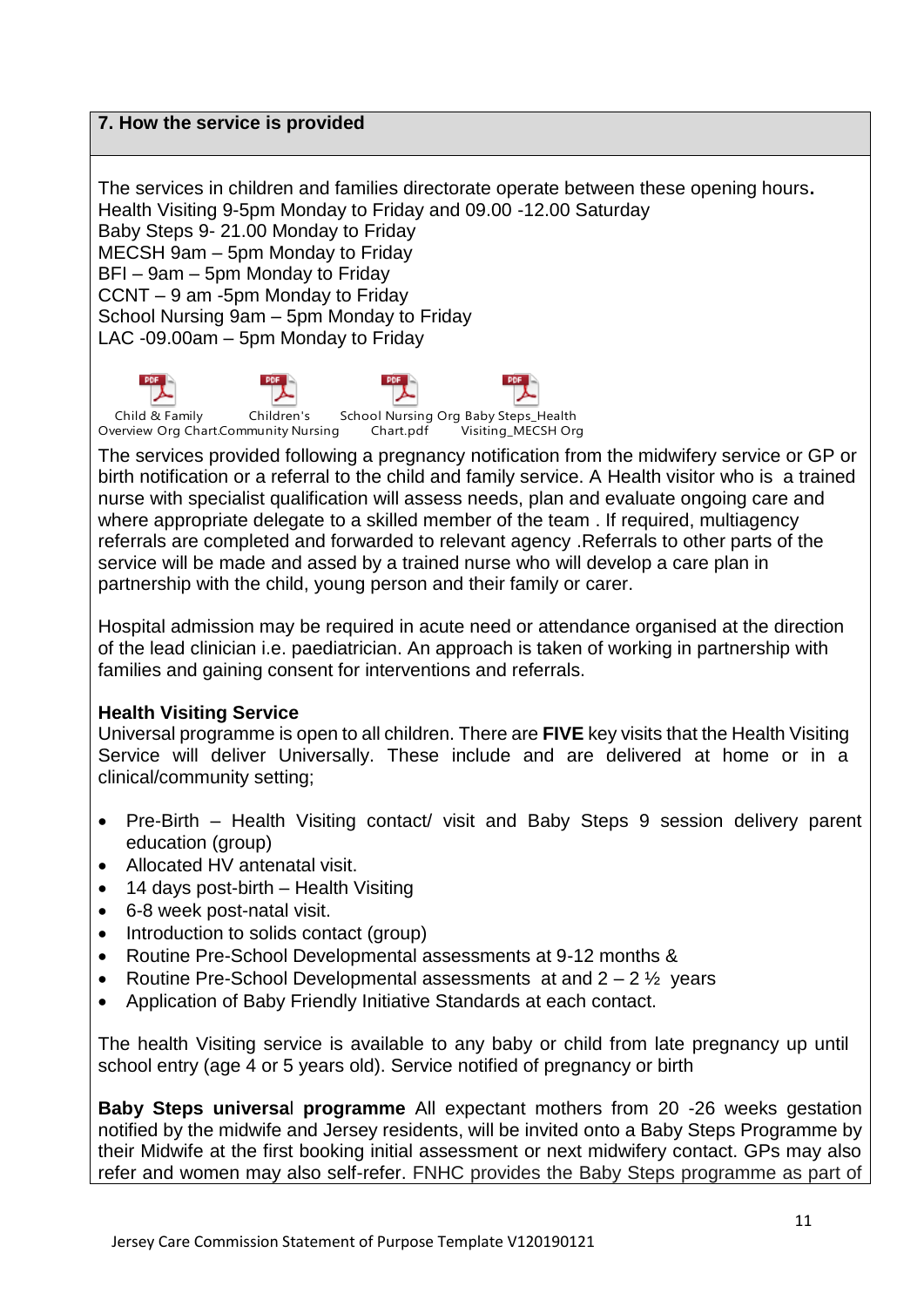an integrated service which complements the existing universal service based upon the Department of Health Preparation for Birth and Beyond framework (2011), Healthy Child Programme (2009)and the UNICEF Baby Friendly Initiative.

It is a parent perinatal education programme aimed at promoting Parent infant relationships couple relationships, building social support, emotional wellbeing and the understanding of babies development. This is achieved by engagement and consent gained at an antenatal Home visit and an invite and delivery on 9 sessions, into the postnatal period.

**UNICEF Baby Friendly Initiative** is available to all parents as part of the universal HCP and antenatal pathway, offered as part of the Health visiting service. It is an educative approach to breastfeeding aligned to UNICEF Standards but clients may also require direct contact and advice from the coordinator for complex feeding issues.

**Targeted health visiting services (UP and UPP) and Specialist Services** Access to targeted services will be based on an assessment of need undertaken by a health visitor during delivery of the universal HCP

# **MECSH and Mental Health Practitioner (MHP).**

Is an intensive, health visitor home visitor programme offered from 20 Weeks gestation and until the child is 2 years of age. It is offered within a partnership approach and with consent. The number of home visits average 25 -28 home visits during a 2.5 year period but may be more. Needs range from parenting support, social support, psychological

Support and/or specific and additional needs of the baby.

GPs, midwives and HVs at antenatal contacts may identify needs requiring the offer of additional support and can refer to the HV service. Where a client is aware of the programme, they may also self-refer.

HV who have commenced programme delivery, will identify and refer to the Mental Health Practitioner, as required and with client consent.

# **School Nursing**

All children will receive a school entry health questionanaire and where health needs are identified, a selective health assessment, routine childhood immunisation programme for school aged children, advice on healthy eating, sexual health and substance misuse, as well as providing specific support for families with complex needs in the school setting.

Community Children's Nurse Team (CCNT): All children are referred by a paediatrician and assessed as having a physical health need which requires a treatment plan with ongoing nurse monitoring, assessment and intervention. The tam then assess and deliver care according to the level of need

Specialist Children's Palliative Care: All children referred onto the Children's Palliative Care Pathway will have an allocated Paediatric Nurse who will work with the designated key worker as part of a coordinated team around the child.

Long Term Conditions / Children with Complex Needs: All children referred by a paediatrician in line with their diagnosis who required ongoing support can care in the community.

Acute Episodes of Care: All children referred from Health and Community Services paediatric services and Emergency Department (ED).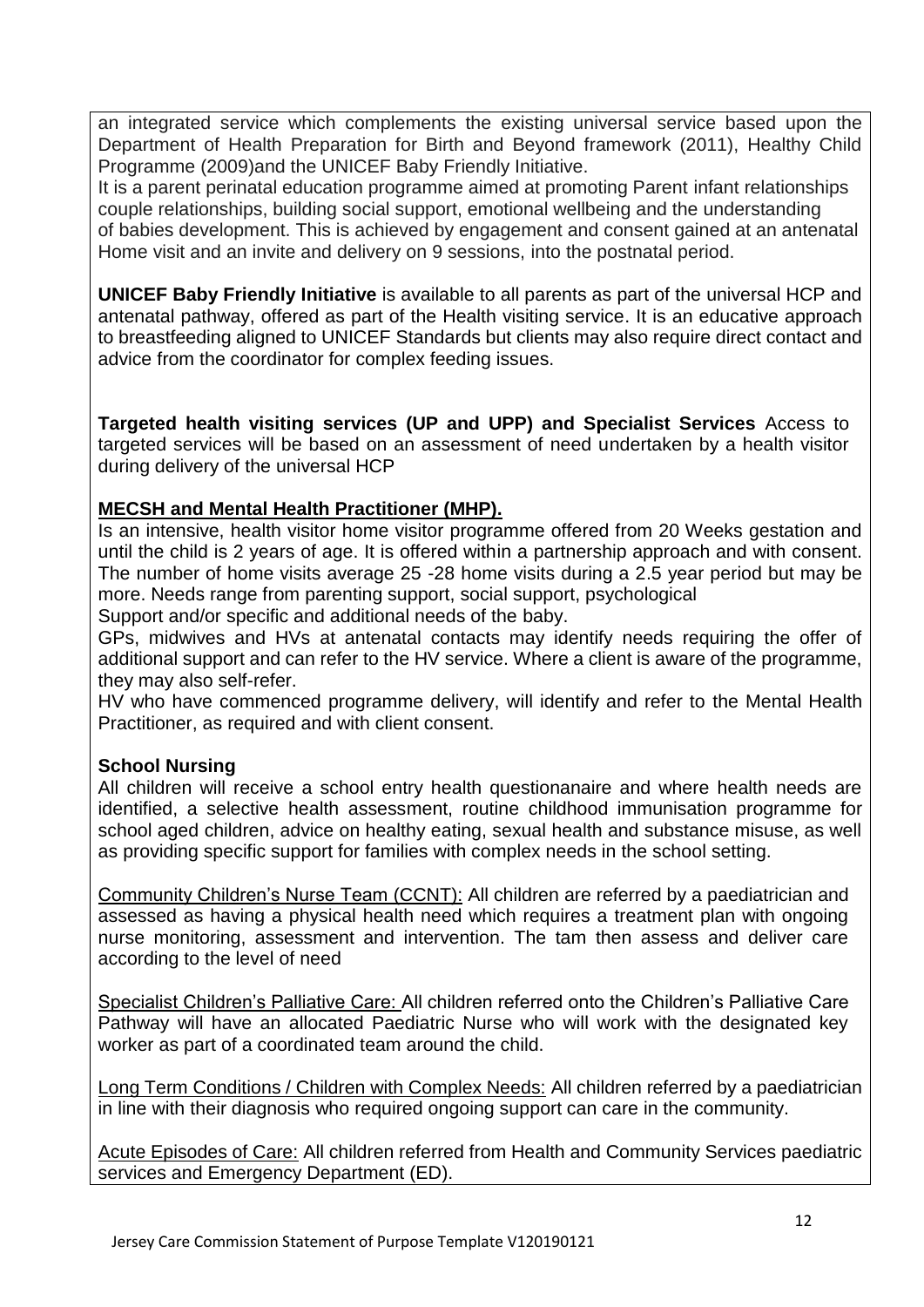Looked After Children Nurse service.

Referral via official notification from Children's Social Worker to the LAC Nurse. Works closely with social work colleagues and the Medical Advisor for Looked After Children.

Ensure that BAAF health assessments are completed and within timeframes and health recommendations are implemented. The nurse aims to strengthen the health assessment process, advocacy and to narrow inequalities including raising the profile of the health priorities of Looked After Children. The BAAF health assessments are completed every 6 months for Children under 5 years of age and annually for children over 5 years.

# **Source of referral**

Family Nursing and Home Care will accept eligible appropriate referrals from:

- General Practice
- Acute Hospital services including paediatric ward, SCBU
- Multi Agency Safeguarding Hub
- Child Development Centre
- Children and Adult Social services
- End of Life Care Services
- Allied Health Professionals on and off island
- District Nursing teams when individuals transfer move to Jersey
- Self-re-referrals/parents and children
- (Community and Hospital Midwives
- Public/Government and Private Nursery Schools
- Primary and Secondary Schools (including Multi Agency Support Teams)
- Others Community and Voluntary Sector Providers
- Health & Social Care practitioners working with families where there is substance/alcohol misuse
- Health & Social Care practitioners working with parents with history of moderate or severe depression which involved clinical intervention
- Health & Social Care practitioners working with Expectant families who have previously experienced sudden infant death of a child
- Health & Social Care practitioners working with expectant mothers who are ambivalent about their pregnancy or with low self-esteem and relationship problems
- Health & Social Care practitioners working with parents with housing related difficulties
- Children ,Young People Education and Skills practitioners
- Police
- Pediatrician's
- CAMHS
- Social Work referrals for Looked after Children.

# **Care and support**

.

Care is delivered by trained nurses often with additional qualifications and knowledge and skills, also skilled competent staff including non-registrants in order to promote health and prevent ill-health, through consensual processes and in order to deliver on a package of care. Where necessary, adhering to relevant safeguarding policy and procedure

# **Communication and involvement**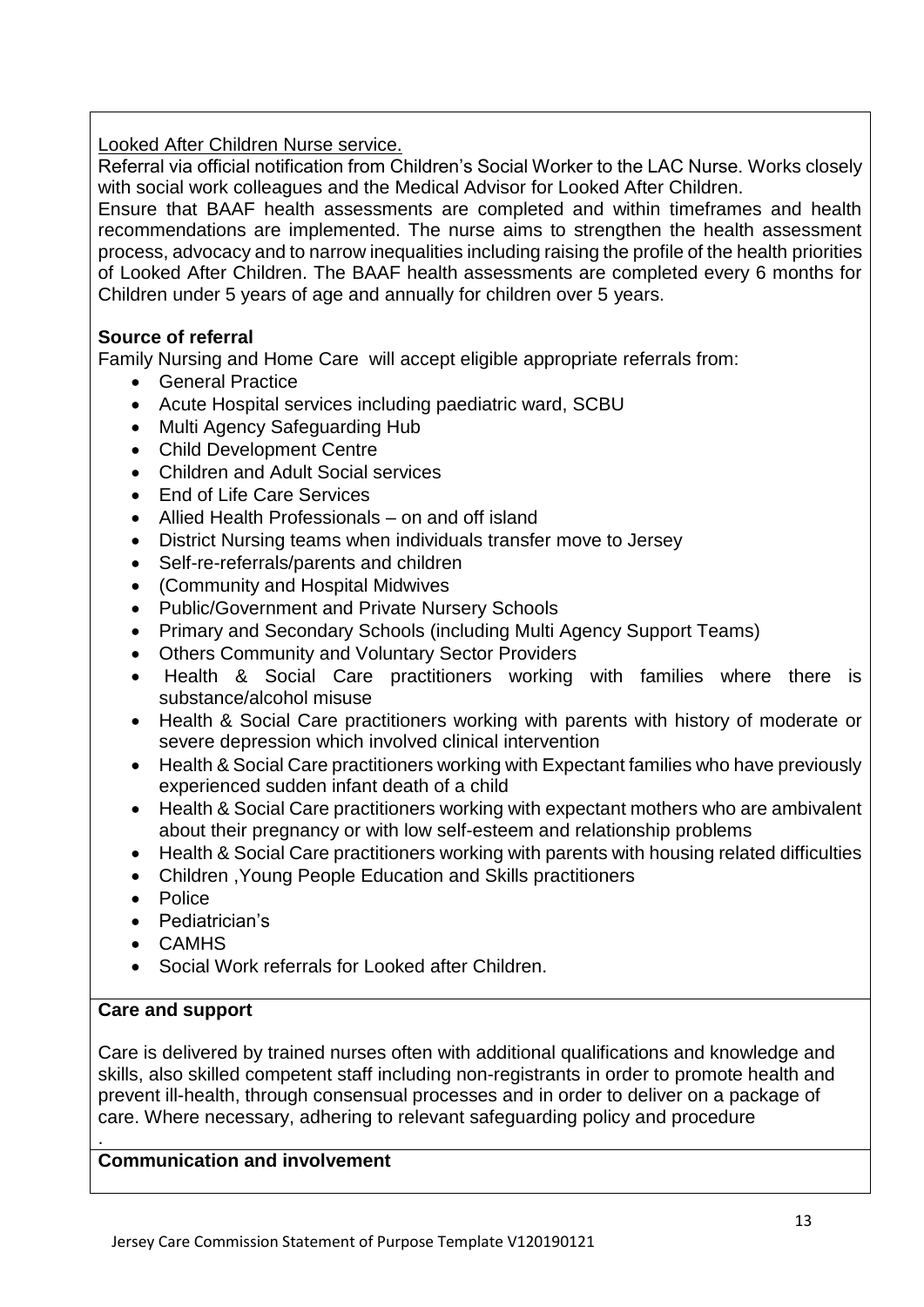Communicating with Children and young people is extremely important along with hearing the child's voice and wishes.

FNHC' website provides information about the services we offer [www.fnhc.org.je.](http://www.fnhc.org.je/) Written information about the service is provided and discussed with children and their families. Use of interpreter including employment of a Portuguese speaking interpreter Mon- Fri for 2 hours per day.

Use of HCS Interpreters via the hospital booking system –email.

Use of Department of Health and NHS information available in multiple languages such as immunisations.

Use of Big Word interpreting and translation of documents.

FNHC leaflets in appropriate languages.

Use of video and video links/visuals to convey health messages.

FNHC also uses ratified web links/apps such as NHS Choices.

Provision of leaflets such as a birth pack at first HV visit.

Promotional video – Baby Steps, Children's Palliative Care Pathway.

FNHC web site and Facebook page

The divisional staff have a partnership appraoch to working with child and families in order to maximise enagament with and effectiveness of services. This includes offering services via introcutory letters informing of serivces on offer, calling to arrange visits at the clients convenience and at a time and in a place of choice.

Consent is gained for assessments and plans co-produced and clients aware of evaulations and reviews. Gaining informed consent is the gold standard and for younger children then Gillick /Fraser guidelines are utilised, where appropraite:

<https://learning.nspcc.org.uk/media/1541/gillick-competency-factsheet.pdf>

# **Rights and responsibilities**

FNHC has a duty of care to protect the safety and wellbeing of both patients and staff. This is supported by a robust clinical and corporate governance, risk and quality assurance system.

As part of this system FNHC has a range of polices including;

- Confidentially policy
- Data protection policy
- GDPR
- Health and safety policy
- Subject access policy
- Complaints policy
- Whistle blowing policy
- Clinical policies and procedures
- HR employment policies

The nursing team delivers care that is informed by;

- A person's right to be safeguarded
- Human rights legislation
- Capacity and self-determination legislation
- Equality and diversity policy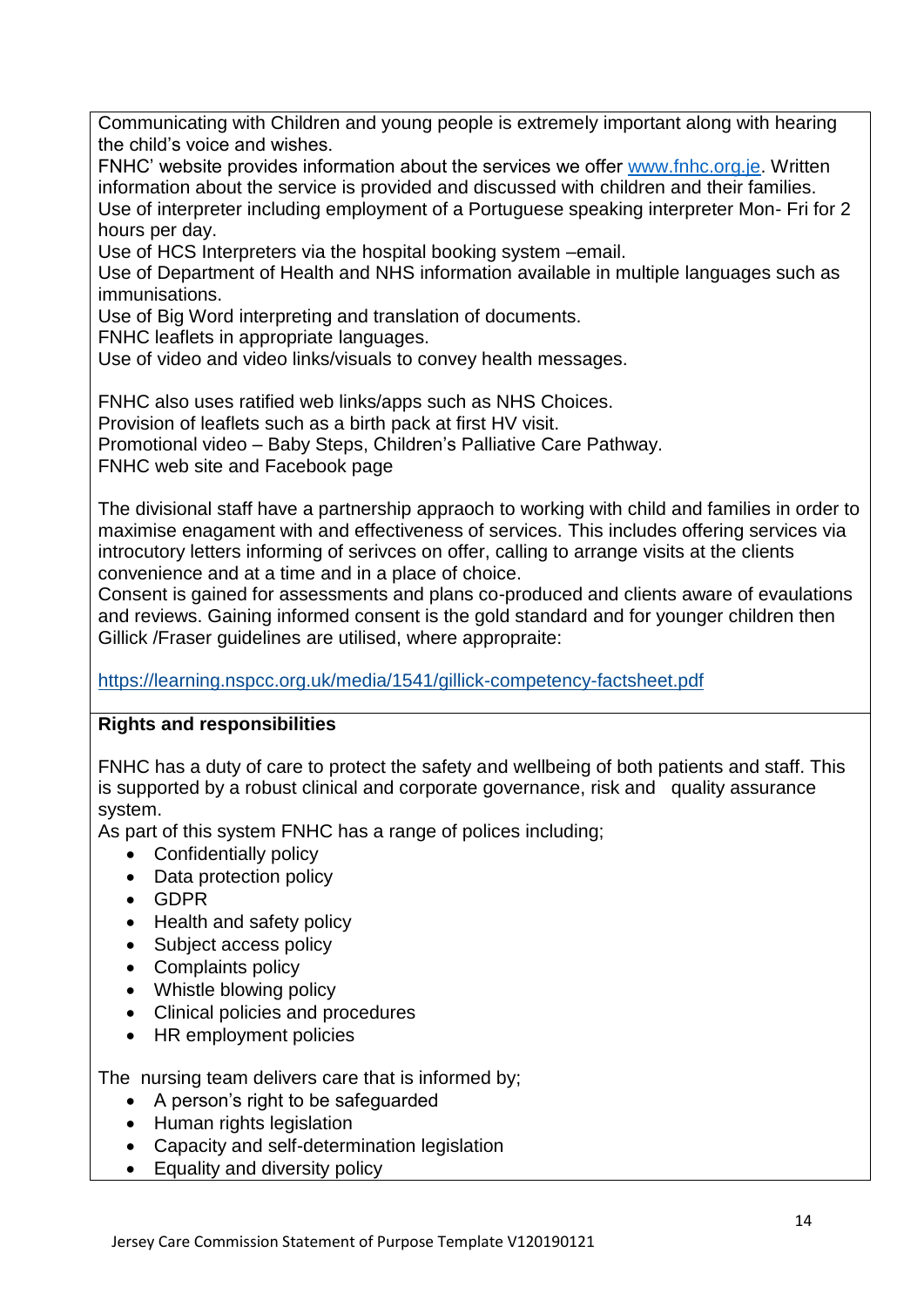- NMC code of conduct
- Health care support workers code of conduct
- $\bullet$  6 C's
- Best practice guidance in the absence of relevant legislation
- A range of clinical policies
- FNHC strategic delivery plan

Staff rights and responsibilities are protected by

- Employment terms and conditions
- Employment law
- Staff Handbook
- Allegations against staff policy
- Whistle blowing policy
- Health and safety policy
- NMC code of conduct
- Code of conduct for healthcare support workers
- Grievance policy
- Equality and diversity policy
- A range of clinical policies
- Union recognition
- Professional registration

Aware and adhere to United Nations rights of the Child (UNRC).

A right to safe and good quality care from staff and achieved by staff:

Codes of Conduct

Duty of Care

Clients have a right to complain and staff will promote this

Clients have a right to refuse assessment and care.

If required, be afforded rights under the Capacity and Self Determination Law.

Staff will follow best practice guidance regarding consent.

Clients have a right to confidentiality and for FNHC to adhere to GDPR.

Clients have right to be safeguarded achieved by Safer recruitment HR processes. FNHC safeguarding policy.

Protection through the Employment Law

Professional Bodies – including Nursing and Midwifery Council(NMC),

Royal College of Nursing(RCN),

Community Practitoners and Health Visitors Association (CPHVA).

Contractual terms and conditions.

UNION representation.

Human Resource policy and access.

## **8. Staffing arrangements**

*This needs to detail how the staffing arrangements will meet people's care needs and specialist services detailed above.*

| <b>Numbers and</b> | Michelle Cumming - Specialist Community Public Health Nurse, |
|--------------------|--------------------------------------------------------------|
| qualifications of  | SCPHN. Registered Nurse RN. Reg. Nurse Prescriber.           |
| staff              |                                                              |
|                    | Other senior staff and qualifications.                       |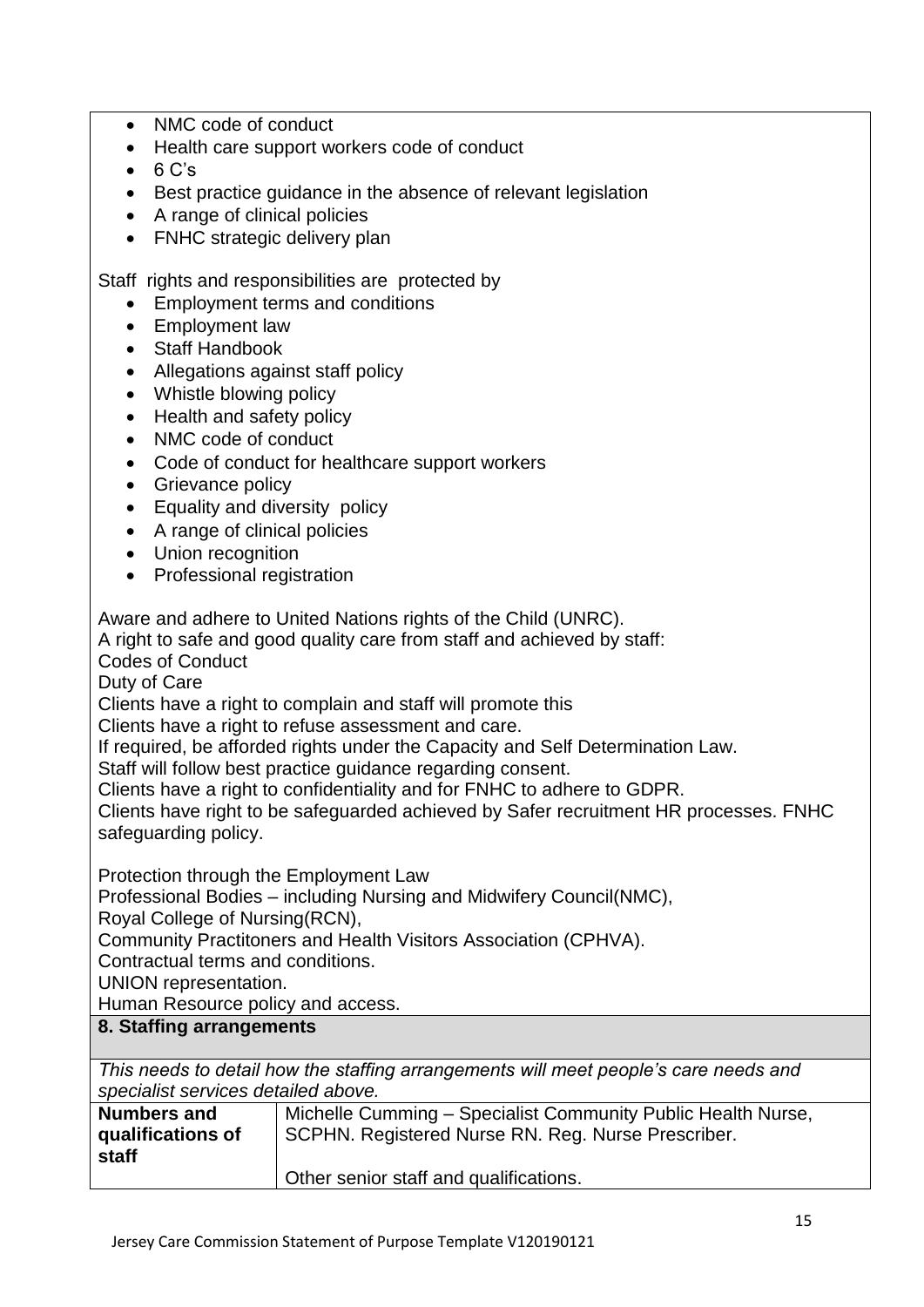|                         | 14.8 Whole Time Equivalent (WTE) health visitors inc Team Leaders                                                                       |
|-------------------------|-----------------------------------------------------------------------------------------------------------------------------------------|
|                         | -SCPHN.<br>1 WTE LAC Nurse - SCPHN                                                                                                      |
|                         | 0.5 Mental Health Practitioner- Mental Health Nurse                                                                                     |
|                         | 0.5 MECSH coordinator                                                                                                                   |
|                         | 1 WTE Baby Friendly Initiative Coordinator - SCPHN                                                                                      |
|                         | 1 WTE Baby Steps HV -SCPHN                                                                                                              |
|                         | 1 WTE Midwife (seconded)- Registered Midwife                                                                                            |
|                         | 1 WTE Baby Steps Facilitators - Nursery Nurses                                                                                          |
|                         | 3.8 WTE Community Nursery Nurses - Nursery nurses (CACHE 2/3)                                                                           |
|                         | 4.2 WTE School Nurses -2 SCPH & 2.2 trained nurses                                                                                      |
|                         | 2 Term time School Nurse Nursery Nurses (CACHE 2/3).<br>4.7 WTE Community Children's Nurse Team (CCNT)- trained                         |
|                         | paediatric nurses (RN)                                                                                                                  |
|                         | 2 WTE Paediatric Care Workers - nursery nurses.                                                                                         |
|                         | 3 Health Care Assistants - NVQ level 2                                                                                                  |
|                         |                                                                                                                                         |
| <b>Staff levels</b>     | There are 4 geographical HV teams each with a Team leader and one                                                                       |
|                         | Community Nursery Nurse attached to each team.                                                                                          |
|                         |                                                                                                                                         |
|                         | Each team will have staff working Monday to Friday and cover their                                                                      |
|                         | individual geographical areas - East, West and 2 St Helier Team.<br>This reflects the concentration of child population and their need. |
|                         |                                                                                                                                         |
|                         | There is a Saturday morning Hy clinic staffed by one Hy and a                                                                           |
|                         | volunteer.                                                                                                                              |
|                         |                                                                                                                                         |
|                         | The School Nurse team and CCNT are place at Le Bas in on team for                                                                       |
|                         | each discipline and are island wide. Each with a Team leader and                                                                        |
|                         | nursery nurse skill mix.                                                                                                                |
|                         | Individual Care Packages are staffed overnight by HCA within                                                                            |
|                         | individual homes.                                                                                                                       |
|                         |                                                                                                                                         |
|                         | Baby Steps – one trained healthcare professional and one Baby Steps                                                                     |
|                         | Facilitator conduct a home visit and each of the 9 session deliveries                                                                   |
|                         | Mon to Friday up to 8pm.                                                                                                                |
|                         | Baby Friendly – delivering training Mon to Friday 9am -5pm                                                                              |
|                         |                                                                                                                                         |
|                         | Mental Health Practitioner- 3 days per week Mon-friday                                                                                  |
|                         |                                                                                                                                         |
|                         |                                                                                                                                         |
| <b>Specialist staff</b> | Specialist Community Pubic Health Nurses, Mental Health                                                                                 |
|                         | Practitioners, Looked After Children Nurse, Paediatric Palliative Care<br>Nurse.                                                        |
|                         |                                                                                                                                         |
| <b>Staff deployment</b> | N/A                                                                                                                                     |
|                         |                                                                                                                                         |
| <b>Delegated tasks</b>  | NMC guidance regarding delegation is followed.                                                                                          |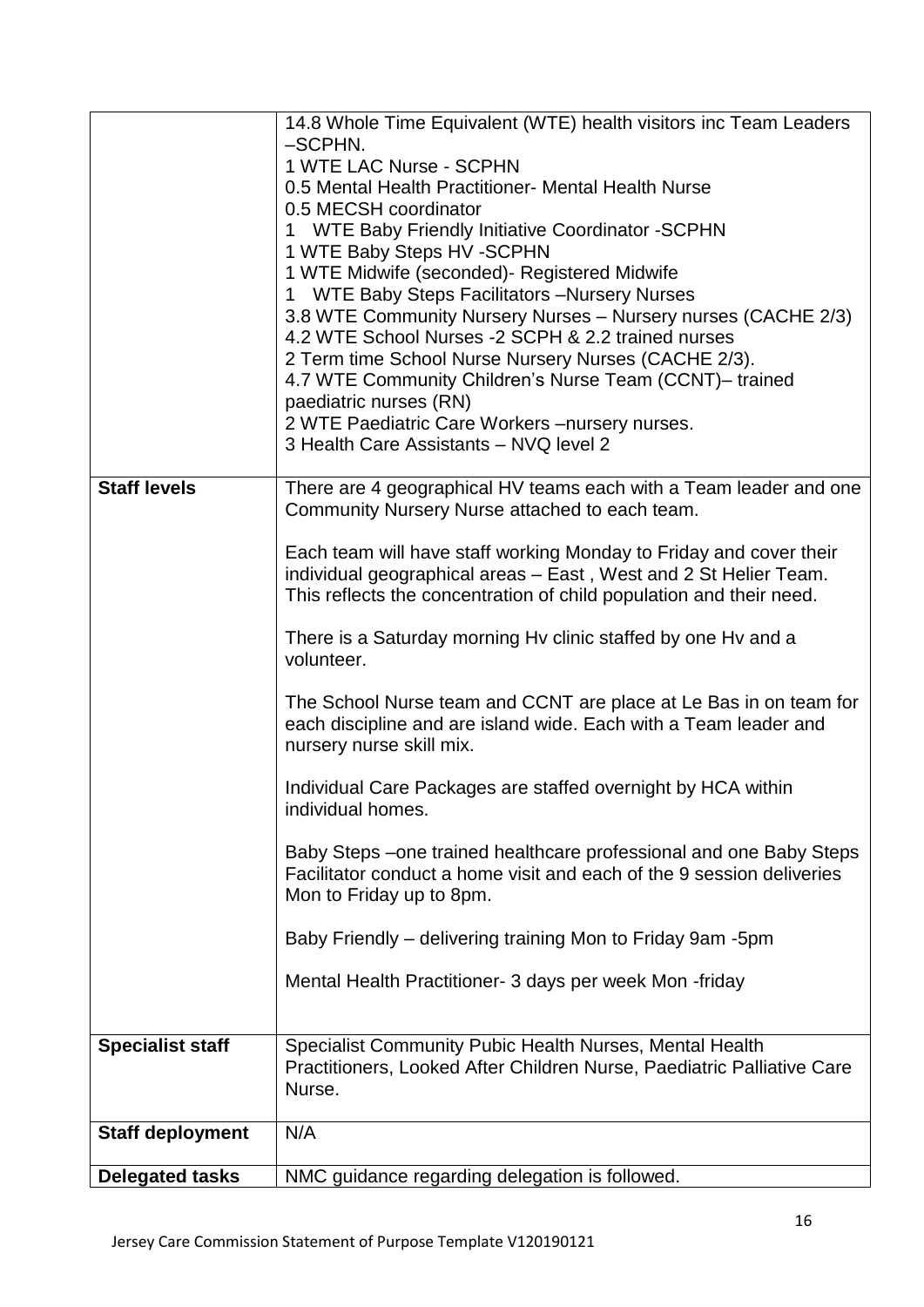|                                        | FNHC Competence based framework denotes that there is specific                                                                                                                                                                                                                                                                                                                                                                                                                                                                                                     |
|----------------------------------------|--------------------------------------------------------------------------------------------------------------------------------------------------------------------------------------------------------------------------------------------------------------------------------------------------------------------------------------------------------------------------------------------------------------------------------------------------------------------------------------------------------------------------------------------------------------------|
|                                        | training for delegated tasks which are reviewed for competence and                                                                                                                                                                                                                                                                                                                                                                                                                                                                                                 |
|                                        | appropriateness.                                                                                                                                                                                                                                                                                                                                                                                                                                                                                                                                                   |
| <b>Other staff</b>                     | Include Corporate team, Governance team, Safeguarding Lead and<br>the FNHC Business Hub.                                                                                                                                                                                                                                                                                                                                                                                                                                                                           |
| <b>Staff training</b>                  | All FNHC staff and committee receive corporate and local induction<br>appropriate to there are of work and as identified by the manger and<br>individual staff member. Induction includes completion of mandatory<br>training, shadowing staff, competency assessment, and introduction<br>to key staff in the organisation including the CEO.<br>The induction covers EMIS our electronic patient record system and<br>ASSURE our electronic risk management and incident reporting.<br>FNHC has an annual education and training prospectus detailing            |
|                                        | mandatory training for both registrants and non-registrants including<br>safeguarding adults and children (please see below).                                                                                                                                                                                                                                                                                                                                                                                                                                      |
|                                        | <b>PDF</b><br>Prospectus revised<br>May June 2019.pdf                                                                                                                                                                                                                                                                                                                                                                                                                                                                                                              |
|                                        | FNHC annual training prospectus details mandatory training and<br>includes safeguarding requirements at Level 1,2 and 3.<br>Services have specific training requirements in line with competency<br>framework.                                                                                                                                                                                                                                                                                                                                                     |
| 9. Services and facilities             |                                                                                                                                                                                                                                                                                                                                                                                                                                                                                                                                                                    |
| Provision of food /<br>drinks / snacks | Snacks and drinks provided at groups and food hygiene training<br>attended by relevant staff.                                                                                                                                                                                                                                                                                                                                                                                                                                                                      |
| <b>Activities</b>                      | Range of activities, visits, transport, community involvement etc.                                                                                                                                                                                                                                                                                                                                                                                                                                                                                                 |
| <b>Specialist</b><br>equipment         | Staff have clinical monitoring equipment appropriate to nursing<br>assessment needs.<br>Staff use clinical consumables to deliver nursing care.<br>Annual inspections and calibration service process in place for clinical<br>equipment.<br>Safety alerts relevant to equipment used are disseminated and<br>actioned as appropriate.<br>Additional or more specialist equipment not commissioned by the<br>States of Jersey is sometimes provided through fundraising and our<br>charity work. It is managed with the same robustness, systems and<br>processes. |
| <b>Communal areas</b>                  | N/A                                                                                                                                                                                                                                                                                                                                                                                                                                                                                                                                                                |
| (Care homes/Day                        |                                                                                                                                                                                                                                                                                                                                                                                                                                                                                                                                                                    |
| Care)                                  |                                                                                                                                                                                                                                                                                                                                                                                                                                                                                                                                                                    |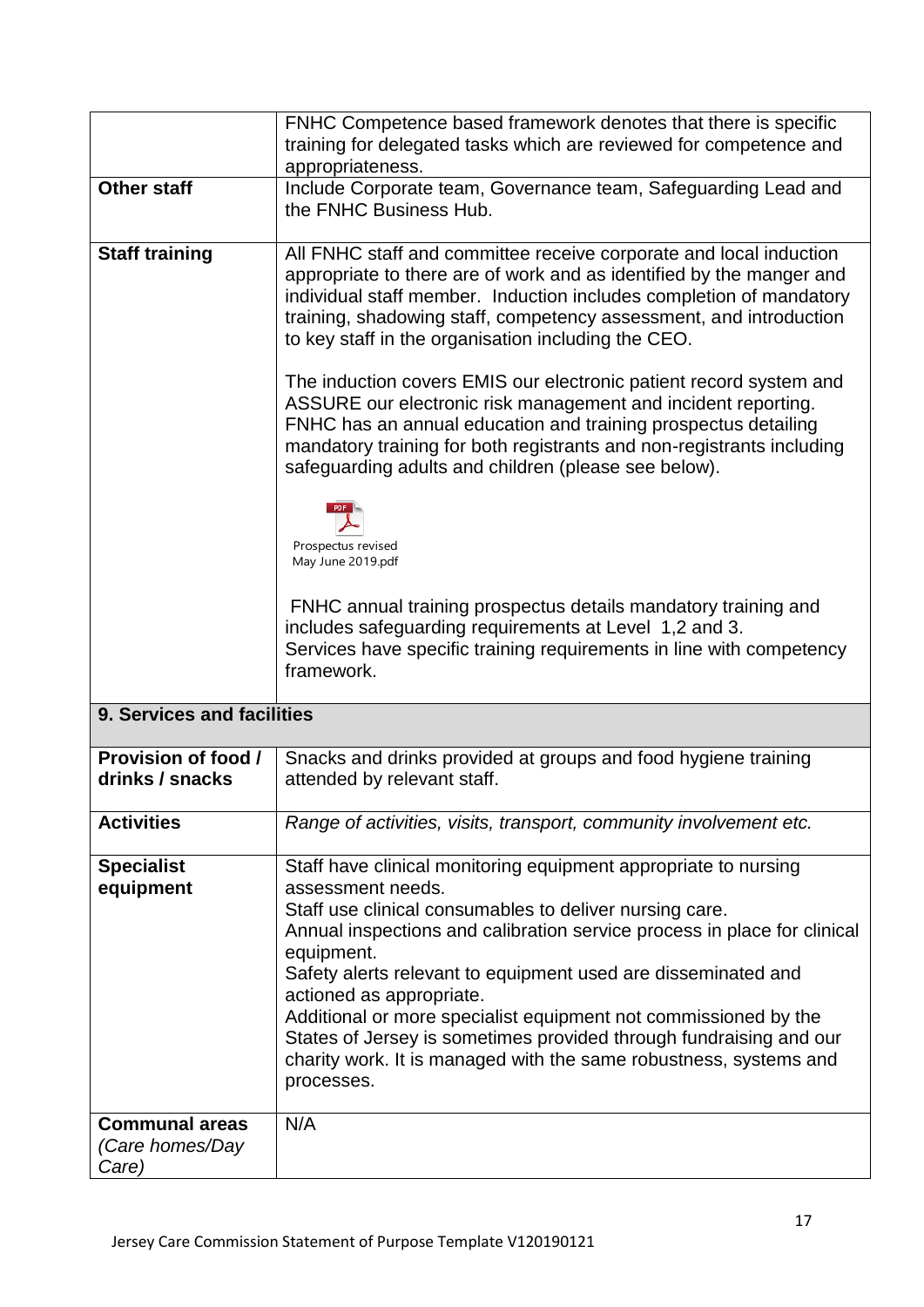| <b>Dining areas</b>                  | N/A                                                                      |
|--------------------------------------|--------------------------------------------------------------------------|
| (Care homes/Day                      |                                                                          |
| Care)                                |                                                                          |
|                                      |                                                                          |
| <b>Access to outside</b>             | N/A                                                                      |
| space                                |                                                                          |
| (Care homes/Day                      |                                                                          |
| Care)                                |                                                                          |
| <b>Specialist bathing</b>            | N/A                                                                      |
| facilities                           |                                                                          |
| (Care homes/Day                      |                                                                          |
| Care)                                |                                                                          |
| <b>Number single</b>                 | N/A                                                                      |
| occupancy                            |                                                                          |
| bedrooms                             |                                                                          |
| (Care homes)                         |                                                                          |
| <b>Number of shared</b>              | N/A                                                                      |
| rooms (Care                          |                                                                          |
| homes)                               |                                                                          |
| <b>Number of rooms</b>               | N/A                                                                      |
|                                      |                                                                          |
| with en suite                        |                                                                          |
| facilities                           |                                                                          |
| <b>Security</b>                      | N/A                                                                      |
| arrangements                         |                                                                          |
| (Care homes/Day                      |                                                                          |
| Care)                                |                                                                          |
| Office/meeting                       | There is locked archive records storage at le Bas.                       |
| rooms                                |                                                                          |
| (Home Care, Care                     | Le Bas reception is staffed during office hours and electronic ID cards  |
| homes/Day Care)                      | access to building is used to restrict access at all times.              |
|                                      | Signing in book for visitors, that protects the person's identity and    |
|                                      | respects confidentiality.                                                |
|                                      |                                                                          |
|                                      | If service users/professionals enter the building they are accompanied   |
|                                      | to the meeting room by the FNHC member of staff and then                 |
|                                      | accompanied back out to reception to sign out on completion of the       |
|                                      | meeting.                                                                 |
|                                      |                                                                          |
|                                      | Staff meetings held in private space or individual offices and there are |
|                                      | meeting rooms at Le Bas and G le G according to requirements.            |
|                                      | Consideration is always given to confidentiality and risk.               |
|                                      |                                                                          |
|                                      | FNHC have dedicated training rooms and equipment at G le G               |
| 10. Quality Assurance and Governance |                                                                          |
|                                      |                                                                          |
| <b>Complaints and</b>                | Patients and people who use our services are able to make verbal         |
| concerns                             | complaints in person and by telephone and also written complaints        |
|                                      | by email, letter and through FHNC enquiry email                          |
|                                      |                                                                          |
|                                      | enquiries@fnhc.org.je which is found on FNHC website and leaflets.       |
|                                      | Patients of staff can also contact any manger, CEO and any member        |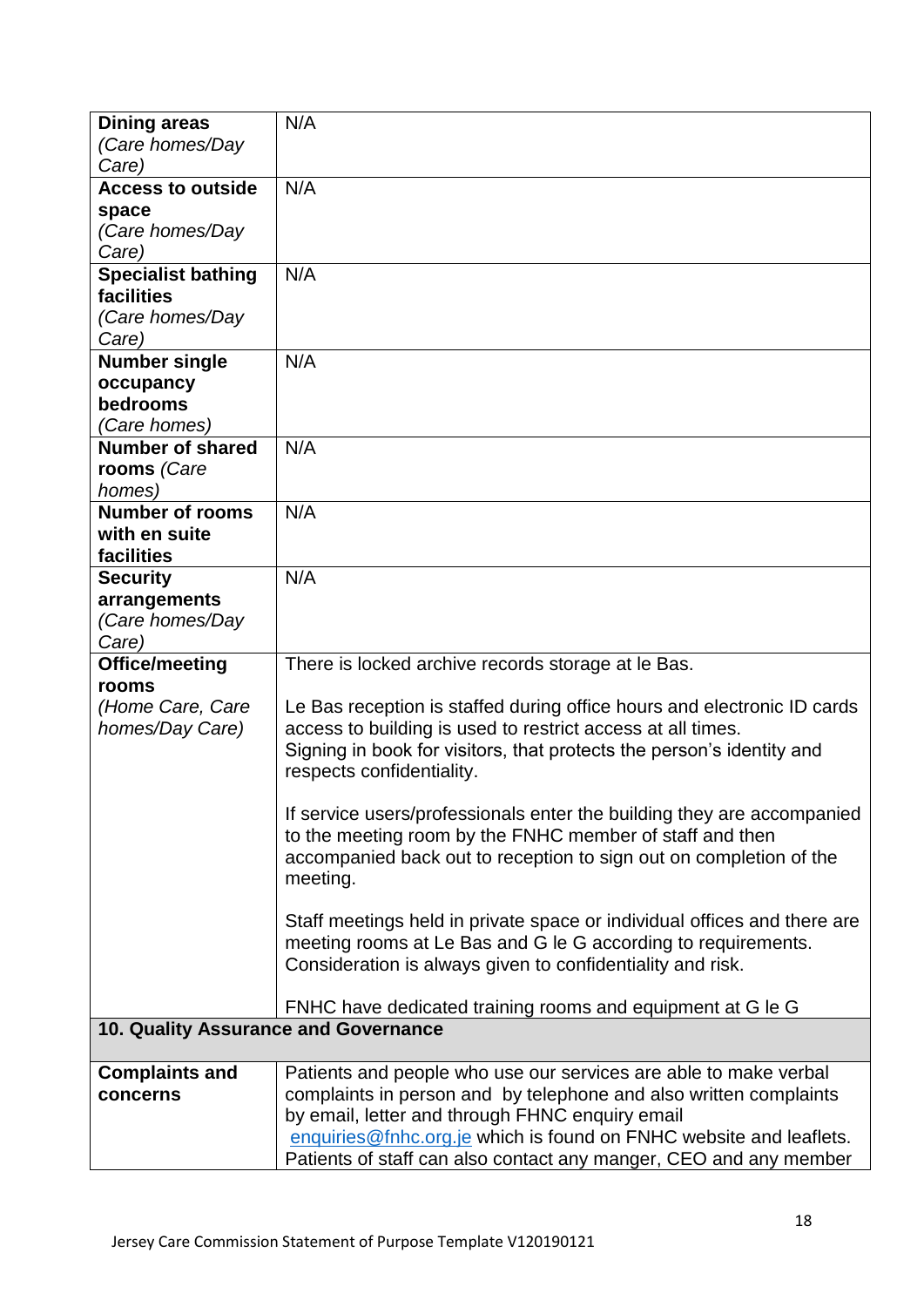|                          | of the FNHC committee. Anyone wishing to make a complaint can be<br>supported through the process.                                                                                                                                                                                                                                                                                                                                                                                                                                                 |
|--------------------------|----------------------------------------------------------------------------------------------------------------------------------------------------------------------------------------------------------------------------------------------------------------------------------------------------------------------------------------------------------------------------------------------------------------------------------------------------------------------------------------------------------------------------------------------------|
|                          | FNHC has a complaints policy which details management of<br>complaints and timeframes.                                                                                                                                                                                                                                                                                                                                                                                                                                                             |
|                          | Compliments and complaints are reported on by each service along<br>with other performance, quality indicators and outcomes measures<br>which is reviewed and monitored by commissioners at their external<br>quality boards, the committee at the committee meetings and<br>governance subgroup. The senior management team attend a<br>monthly Quality Assurance, Governance & Performance meeting<br>which ensures that FNHC continuously improves driving a culture of<br>learning across the service and organisation                         |
| Organisational           | https://www.fnhc.org.je/media/43133/strategy-2019-to-2023.pdf                                                                                                                                                                                                                                                                                                                                                                                                                                                                                      |
| <b>structure</b>         | (page 4-5)<br><b>PDF</b>                                                                                                                                                                                                                                                                                                                                                                                                                                                                                                                           |
|                          | Baby Steps_Health<br>School Nursing Org Children's Community                                                                                                                                                                                                                                                                                                                                                                                                                                                                                       |
|                          | Visiting_MECSH Org C<br>Nursing Org Chart.pd<br>Chart.pdf                                                                                                                                                                                                                                                                                                                                                                                                                                                                                          |
|                          |                                                                                                                                                                                                                                                                                                                                                                                                                                                                                                                                                    |
|                          | Child & Family                                                                                                                                                                                                                                                                                                                                                                                                                                                                                                                                     |
|                          | Overview Org Chart.p                                                                                                                                                                                                                                                                                                                                                                                                                                                                                                                               |
| <b>Service oversight</b> | Service oversight is provided both internally and externally to FNHC.<br>Internally, the service is monitored at the quarterly clinical governance<br>and quality assurance group and the performance board led by the<br>Governance and Quality Lead and CEO.<br>The service and organisation is also quality assured, and risk<br>managed by the committee to ensure appropriate clinical and<br>corporate governance is in place. Reports are received by the<br>committee at each meeting and though the finance and governance<br>sub groups. |
|                          | Each service maintains a risk register which is managed by the<br>operational lead and monitored by senior management team. High<br>scoring risk are managed and mitigated through the corporate risk log<br>reported to the committee.<br>A quarterly performance dashboard is developed for each service<br>including incidents, broken down by type and severity pressure<br>ulcers, complaints and mandatory training. These all form part of the<br>governance and quality assurance.                                                         |
|                          | FNHC committee also has oversight of service quality and<br>performance data.<br>Both adult and children safeguarding action plans are monitored at<br>FNHC's internal safeguarding meeting, and through membership of<br>the external safeguarding partnership board and completion of annual                                                                                                                                                                                                                                                     |